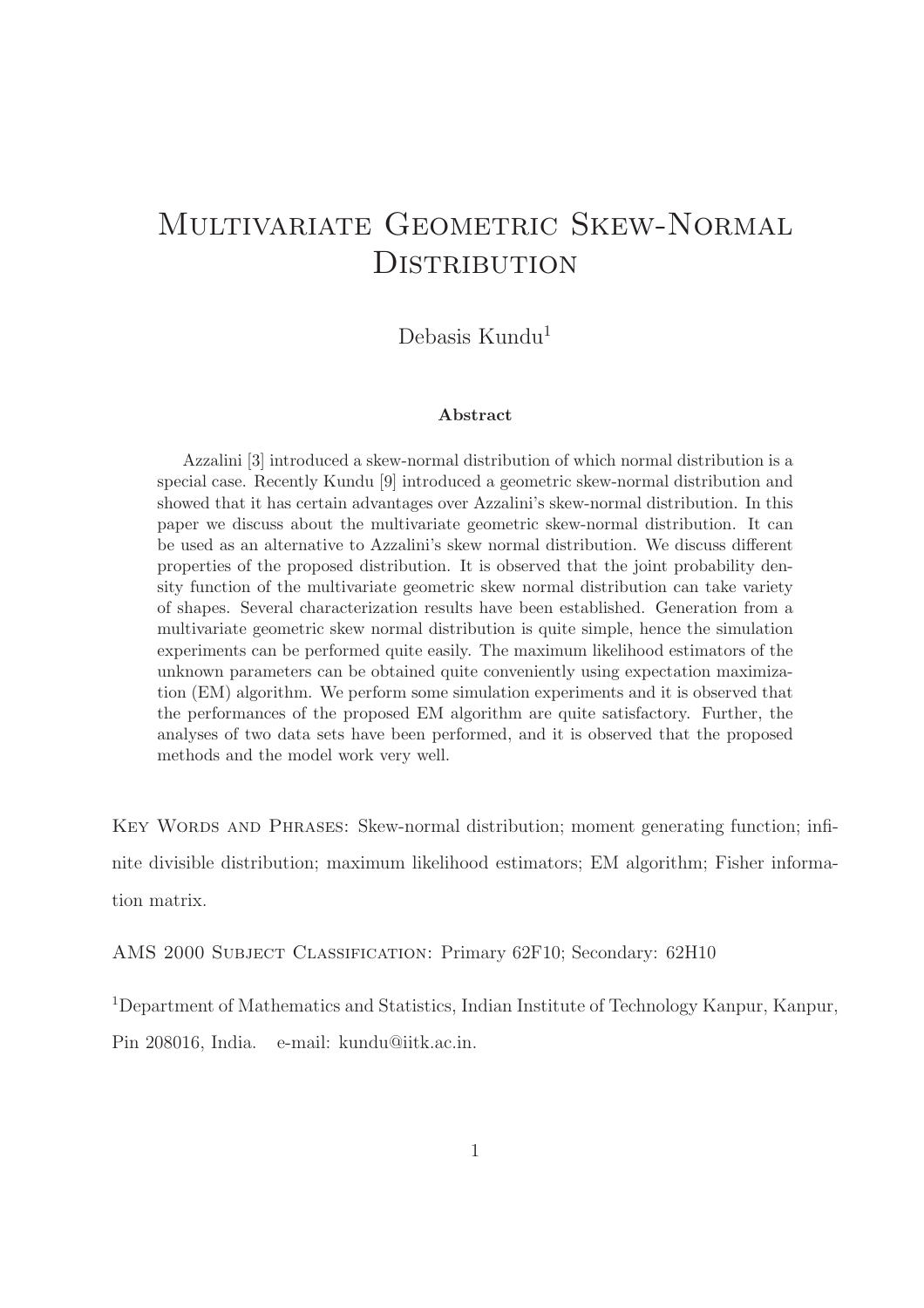#### 1 INTRODUCTION

Azzalini [3] proposed a class of three-parameter skew-normal distributions which includes the normal one. Azzalini's skew normal (ASN) distribution has received a considerable attention in the last two decades due to its flexibility and its applications in different fields. The probability density function (PDF) of ASN takes the following form:

$$
f(x; \mu, \sigma, \lambda) = \frac{2}{\sigma} \phi \left( \frac{x - \mu}{\sigma} \right) \Phi \left( \frac{\lambda(x - \mu)}{\sigma} \right), \quad -\infty < x, \mu, \lambda < \infty, \quad \sigma > 0,
$$

where  $\phi(x)$  and  $\Phi(x)$  denote the standard normal PDF and standard normal cumulative distribution function (CDF), respectively, at the point x. Here  $\mu$ ,  $\sigma$  and  $\lambda$  are known as the location, scale and skewness or tilt parameters, respectively. ASN distribution has an unimodal PDF, and it can be both positively or negatively skewed depending on the skewness parameter. Arnold and Beaver [2] provided an interesting interpretation of this model in terms of hidden truncation. This model has been used quite effectively to analyze skewed data in different fields due to its flexibility.

Later Azzalini and Dalla Valle [5] constructed a multivariate distribution with skew normal marginals. From now on we call it as Azzalini's multivariate skew-normal (AMSN) distribution, and it can be defined as follows. A random vector  $\mathbf{Z} = (Z_1, \ldots, Z_d)^T$  is a d-dimensional AMSN distribution, if it has the following PDF

$$
g(\boldsymbol{z}) = 2\phi_d(\boldsymbol{z}; \boldsymbol{\Omega}) \Phi(\boldsymbol{\alpha}^T \boldsymbol{z}), \quad \boldsymbol{z} \in \mathbb{R}^d
$$

,

where  $\phi_d(z, \Omega)$  denotes the PDF of the d-dimensional multivariate normal distribution with standardized marginals, and correlation matrix  $\Omega$ . We denote such a random vector as  $Z \sim$  $SN_d(\Omega, \alpha)$ . Here the vector  $\alpha$  is known as the shape vector, and it can be easily seen that the PDF of AMSN distribution is unimodal and can take different shapes. It has several interesting properties, and it has been used quite successfully to analyze several multivariate data sets in different areas because of its flexibility.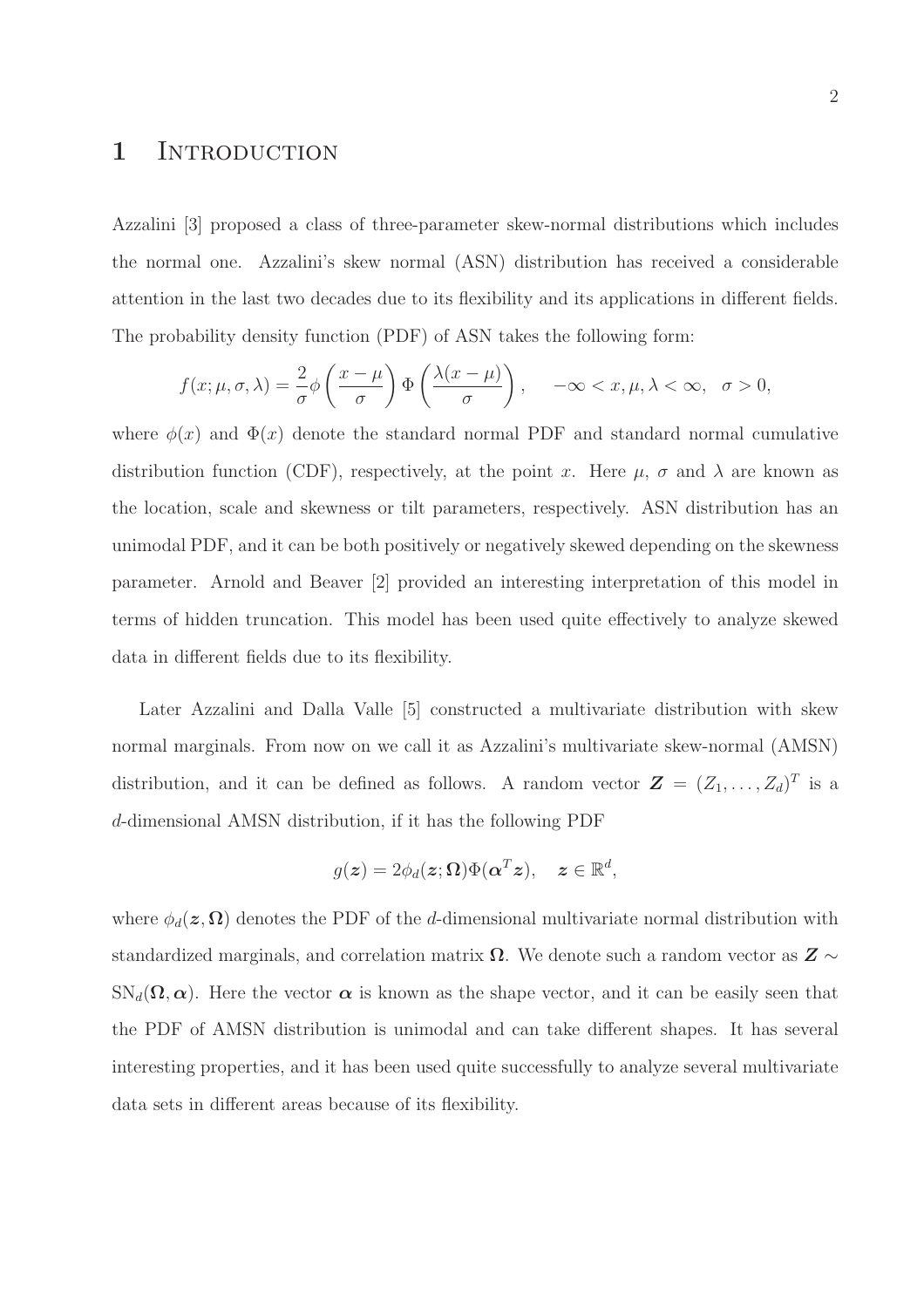Although ASN distribution is a very flexible distribution, it cannot be used to model moderate or heavy tail data; see for example Azzalini and Capitanio [4]. It is well known to be a thin tail distribution. Since the marginals of AMSN are ASN, multivariate heavy tail data cannot be modeled by using AMSN. Due to this reason several other skewed distributions, often called skew-symmetric distributions, have been suggested in the literature using different kernel functions other than the normal kernel function and using the same technique as Azzalini [3]. Depending on the kernel function the resulting distribution can have moderate or heavy tail behavior. Among different such distributions, skew-t distribution is quite commonly used in practice, which can produce heavy tail distribution depending on the degrees of freedom of the associated t-distribution. It has a multivariate extension also. For a detailed discussions on different skew-symmetric distribution, the readers are referred to the excellent monograph by Azzalini and Capitanio [4].

Although ASN model is a very flexible one dimensional model, and it has several interesting properties, it is well known that computing the maximum likelihood estimators (MLEs) of the unknown parameters of an ASN model is a challenging issue. Azzalini [3] has shown that there is a positive probability that the MLEs of the unknown parameters of a ASN model do not exist. If all the data points have same sign, then the MLEs of unknown parameters of the ASN model may not exist. The problem becomes more severe for AMSN model, and the problem exists for other kernels also.

Recently, the author [9] proposed a new three-parameter skewed distribution, of which normal distribution is a special case. The proposed distribution can be obtained as a geometric sum of independent identically distributed (i.i.d.) normal random variables, and it is called as the geometric skew normal (GSN) distribution. It can be used quite effectively as an alternative to an ASN distribution. It is observed that the GSN distribution is a very flexible distribution, as its PDF can take different shapes depending on the parameter values.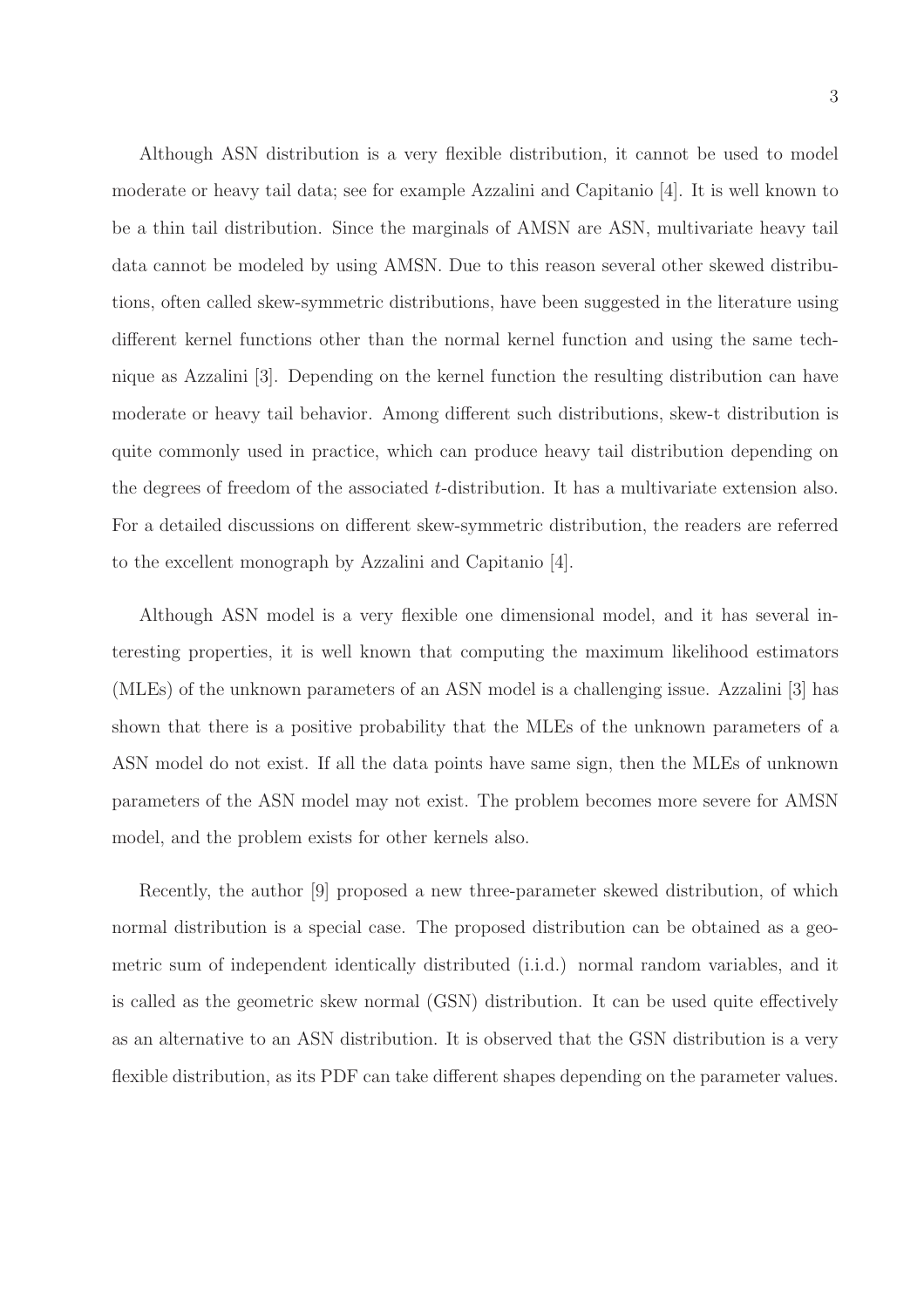4

Moreover, the MLEs of the unknown parameters can be computed quite conveniently using the EM algorithm. It can be easily shown that the 'pseudo-log-likelihood' function has a unique maximum, and it can be obtained in explicit forms. Several interesting properties of the GSN distribution have also been developed by Kundu [9].

The main aim of this paper is to consider the multivariate geometric skew-normal (MGSN) distribution, develop its various properties and discuss different inferential issues. Several characterization results and dependence properties have also been established. It is observed that the generation from a MGSN distribution is quite simple, hence simulation experiments can be performed quite conveniently. Note that the d-dimensional MGSN model has  $d+1+d(d+1)/2$  unknown parameters. The MLEs of the unknown parameters can be obtained by solving  $d+1+d(d+1)/2$  non-linear equations. We propose to use EM algorithm, and it is observed that the 'pseudo-log-likelihood' function has a unique maximum, and it can be obtained in explicit forms. Hence, the implementation of the EM algorithm is quite simple, and the algorithm is very efficient. We perform some simulation experiments to see the performances of the proposed EM algorithm and the performances are quite satisfactory. We also perform the analyses of two data sets to illustrate how the proposed methods can be used in practice. It is observed that the proposed methods and the model work quite satisfactorily.

The main motivation to introduce the MGSN distribution can be stated as follows. Although there are several skewed distributions available in one-dimension, the same is not true in  $\mathbb{R}^d$ . The proposed MGSN distribution is a very flexible multivariate distribution which can produce variety of shapes. The joint PDF can be unimodal or multimodal and the marginals can have heavy tails depending on the parameters. It has several interesting statistical properties. Computation of the MLEs can be performed in a very simple manner even in high dimension. Hence, if it is known that the data are obtained from a multivariate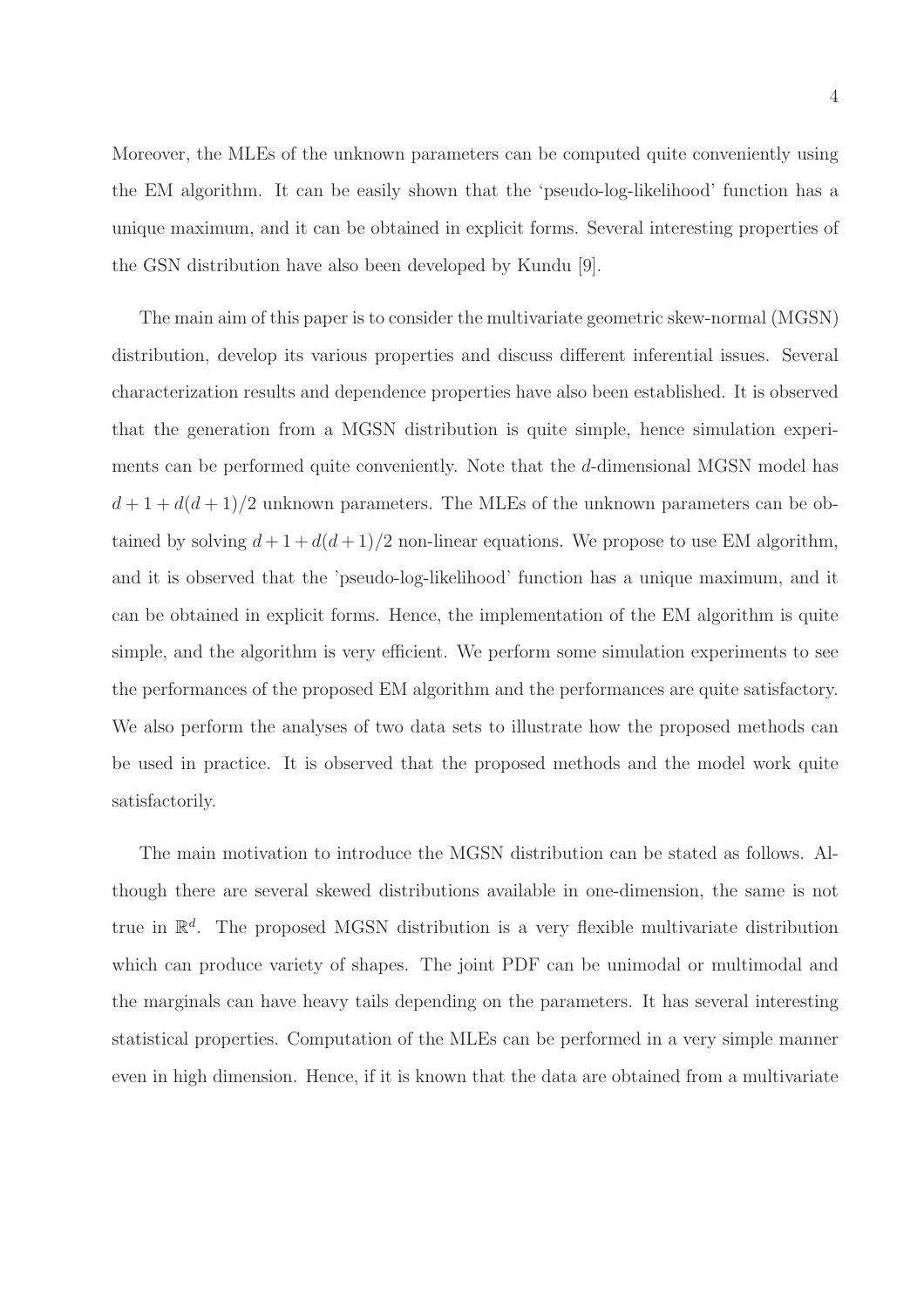skewed distribution, the proposed model can be used for analysis purposes. Generating random samples from a MGSN distribution is quite simple, hence any simulation experiment related to this distribution can be performed quite conveniently. Further, it is observed that in one of our data example the MLEs of AMSN do not exist, whereas the MLEs of MGSN distribution exist. Hence, in certain cases the implementation of MGSN distribution becomes easier than the AMSN distribution. The proposed MGSN distribution provides a choice to a practitioner of a new multivariate skewed distribution to analyze multivariate skewed data.

Rest of the paper is organized as follows. In Section 2, first we briefly describe the univariate GSN model, and discuss some of its properties, and then we describe MGSN model. Different properties are discussed in Section 3. In Section 4, we discuss the implementation of the EM algorithm, and some testing of hypotheses problems. Simulation results are presented in Section 5. The analysis of two data sets are presented in Section 6, and finally we conclude the paper in Section 7.

## 2 GSN AND MGSN DISTRIBUTIONS

We use the following notations in this paper. A normal random variable with mean  $\mu$  and variance  $\sigma^2$  will be denoted by  $N(\mu, \sigma^2)$ . A d-variate normal random variable with mean vector  $\mu$  and dispersion matrix  $\Sigma$  will be denoted by  $N_d(\mu, \Sigma)$ . The corresponding PDF and CDF at the point x will be denoted by  $\phi_d(x;\mu,\Sigma)$  and  $\Phi_d(x;\mu,\Sigma)$ , respectively. A geometric random variable with parameter p will be denoted by  $GE(p)$ , and it has the probability mass function (PMF):  $p(1-p)^{n-1}$  for  $n = 1, 2, ...$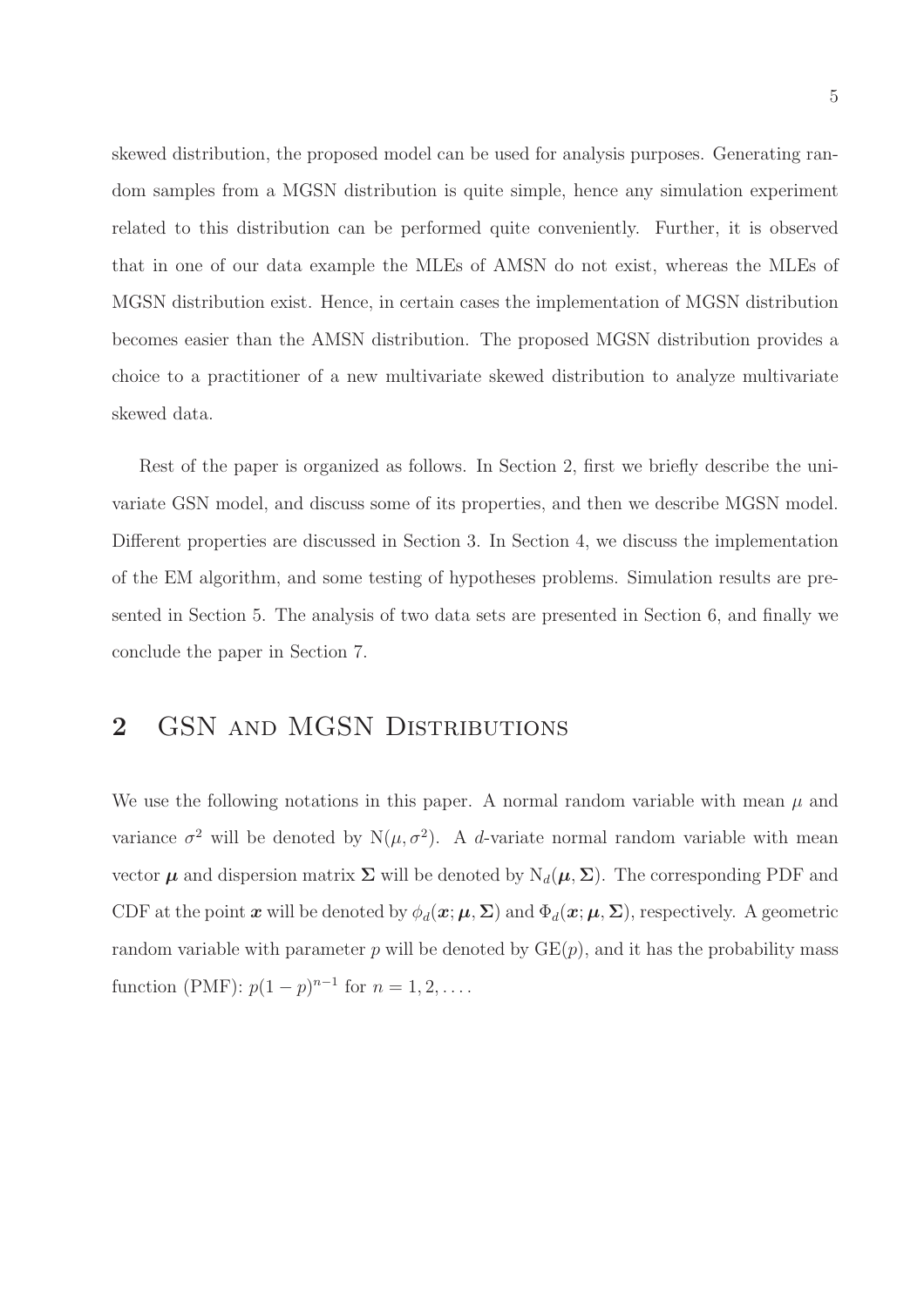#### 2.1 GSN DISTRIBUTION

Suppose  $N \sim \text{GE}(p)$  and  $\{X_i; i = 1, 2, ..., \}$  are i.i.d. Gaussian random variables. It is assumed that N and  $X_i$ 's are independently distributed. Then the random variable

$$
X \stackrel{\text{dist}}{=} \sum_{i=1}^{N} X_i
$$

is known as GSN random variable and its distribution will be denoted by  $GSN(\mu, \sigma, p)$ . Here,  $\mathcal{C}^{\text{dist}}$  means equal in distribution. The GSN distribution can be seen as one of the compound geometric distributions. The PDF of  $X$  takes the following form:

$$
f_X(x; \mu, \sigma, p) = \sum_{k=1}^{\infty} \frac{p}{\sigma \sqrt{k}} \phi \left( \frac{x - k\mu}{\sigma \sqrt{k}} \right) (1 - p)^{k-1}.
$$

When  $\mu = 0$  and  $\sigma = 1$ , we say that X has a standard GSN distribution, and it will be denoted by  $GSN(p)$ .

The standard GSN is symmetric about 0, and unimodal, but the PDF of  $GSN(\mu, \sigma, p)$ can take different shapes. It can be unimodal or multimodal depending on  $\mu$ ,  $\sigma$  and p values. The hazard function is always an increasing function. If  $X \sim \text{GSN}(\mu, \sigma, p)$ , then the moment generating function  $(MGF)$  of X becomes

$$
M_X(t) = \frac{p e^{\mu t + \frac{\sigma^2 t^2}{2}}}{1 - (1 - p)e^{\mu t + \frac{\sigma^2 t^2}{2}}}, \quad t \in A_1(\mu, \sigma, p),
$$
 (1)

where

$$
A_1(\mu, \sigma, p) = \left\{ t; t \in \mathbb{R}, (1 - p)e^{\mu t + \frac{\sigma^2 t^2}{2}} < 1 \right\}
$$
  
= 
$$
\left\{ t; t \in \mathbb{R}, 2\mu t + \sigma^2 t^2 + 2\ln(1 - p) < 0 \right\}.
$$

The corresponding cumulant generating  $(CGF)$  function of X is

$$
K_X(t) = \ln M_X(t) = \ln p + \mu t + \frac{\sigma^2 t^2}{2} - \ln \left( 1 - (1 - p)e^{\mu t + \frac{\sigma^2 t^2}{2}} \right). \tag{2}
$$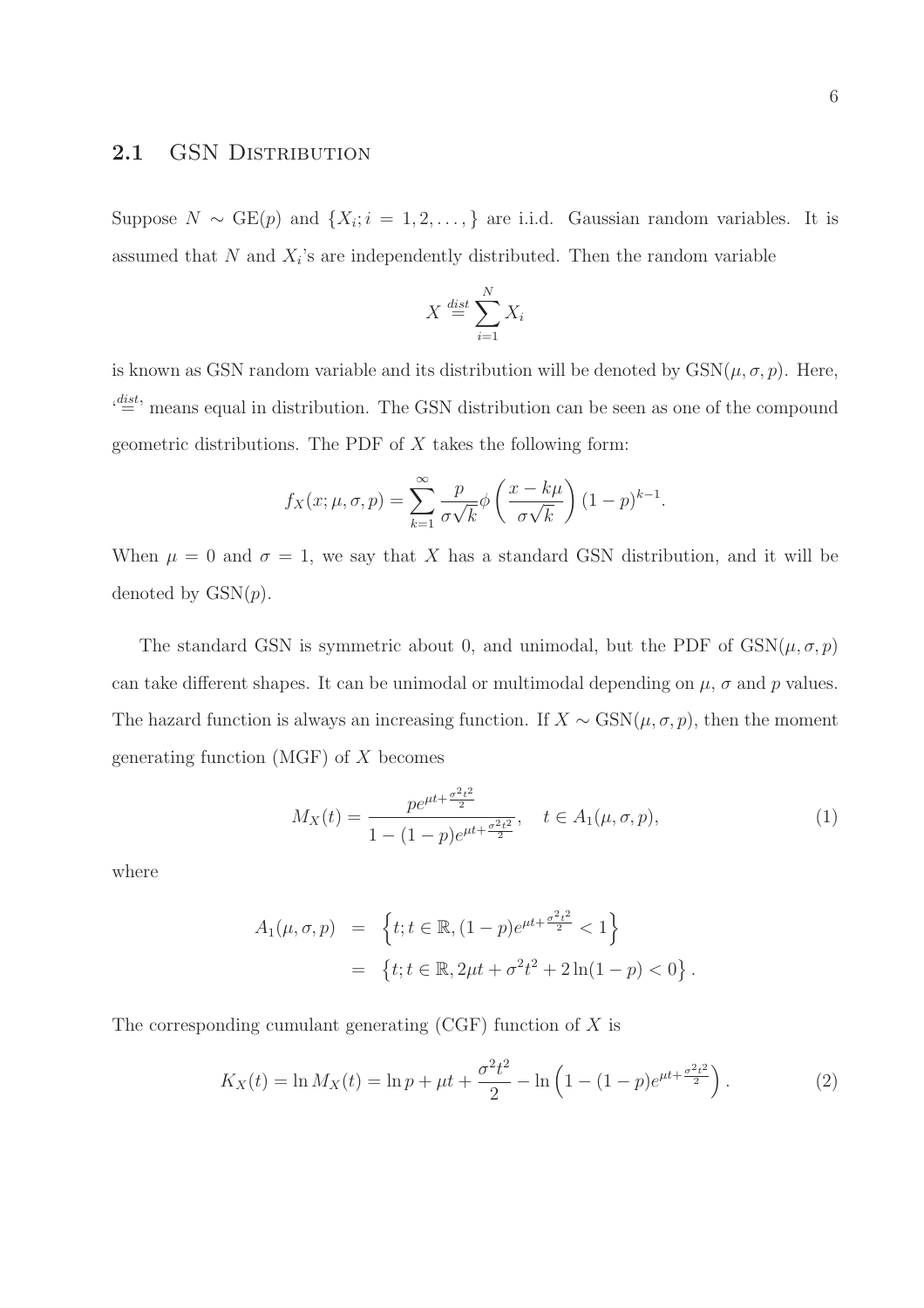From (2), the mean, variance, skewness and kurtosis can be easily obtained as

$$
E(X) = \frac{\mu}{p},\tag{3}
$$

$$
V(X) = \frac{\sigma^2 p + \mu^2 (1 - p)}{p^2},\tag{4}
$$

$$
\gamma_1 = \frac{(1-p) (\mu^3 (2-p) + 3\mu \sigma^2 p)}{(p\sigma^2 + \mu^2 (1-p))^{3/2}},
$$
  
\n
$$
\gamma_2 = \frac{\mu^4 (1-p) (p^2 - 6p + 6) - 2\mu^2 \sigma^2 p (1-p) (p^2 + 3p - 6) + 3\sigma^4 p^2}{(p\sigma^2 + \mu^2 (1-p))^2},
$$

respectively. It is clear from the expressions of (3) and (4) that as  $p \to 0$ ,  $|E(X)|$  and  $V(X)$ diverge to  $\infty$ . It indicates that GSN model can be used to model heavy tail data. It has been shown that the GSN law is infinitely divisible, and an efficient EM algorithm has been suggested to compute the MLEs of the unknown parameters.

#### 2.2 MGSN DISTRIBUTION

A d-variate MGSN distribution can be defined as follows. Suppose  $N \sim \text{GE}(p)$ ,  $\{X_i; i =$ 1, 2... } are i.i.d.  $N_d(\mu, \Sigma)$  random vectors and all the random variables are independently distributed. Define

$$
\boldsymbol{X} \stackrel{dist}{=} \sum_{i=1}^{N} \boldsymbol{X}_i,\tag{5}
$$

then X is said to have a d-variate geometric skew-normal distribution with parameters p,  $\mu$ and  $\Sigma$ , and its distribution will be denoted by MGSN<sub>d</sub>(p,  $\mu$ ,  $\Sigma$ ). If  $X \sim \text{MGSN}_d(p, \mu, \Sigma)$ , then the CDF and PDF of  $X$  become

$$
F_{\mathbf{X}}(\mathbf{x}; \boldsymbol{\mu}, \boldsymbol{\Sigma}, p) = \sum_{k=1}^{\infty} p(1-p)^{k-1} \Phi_d(\mathbf{x}; k\boldsymbol{\mu}, k\boldsymbol{\Sigma})
$$

and

$$
f_{\mathbf{X}}(\boldsymbol{x}; \boldsymbol{\mu}, \boldsymbol{\Sigma}, p) = \sum_{k=1}^{\infty} p(1-p)^{k-1} \phi_d(\boldsymbol{x}; k\boldsymbol{\mu}, k\boldsymbol{\Sigma})
$$
  
= 
$$
\sum_{k=1}^{\infty} \frac{p(1-p)^{k-1}}{(2\pi)^{d/2} |\boldsymbol{\Sigma}|^{1/2} k^{d/2}} e^{-\frac{1}{2k} (\boldsymbol{x} - k\boldsymbol{\mu})^T \boldsymbol{\Sigma}^{-1} (\boldsymbol{x} - k\boldsymbol{\mu})},
$$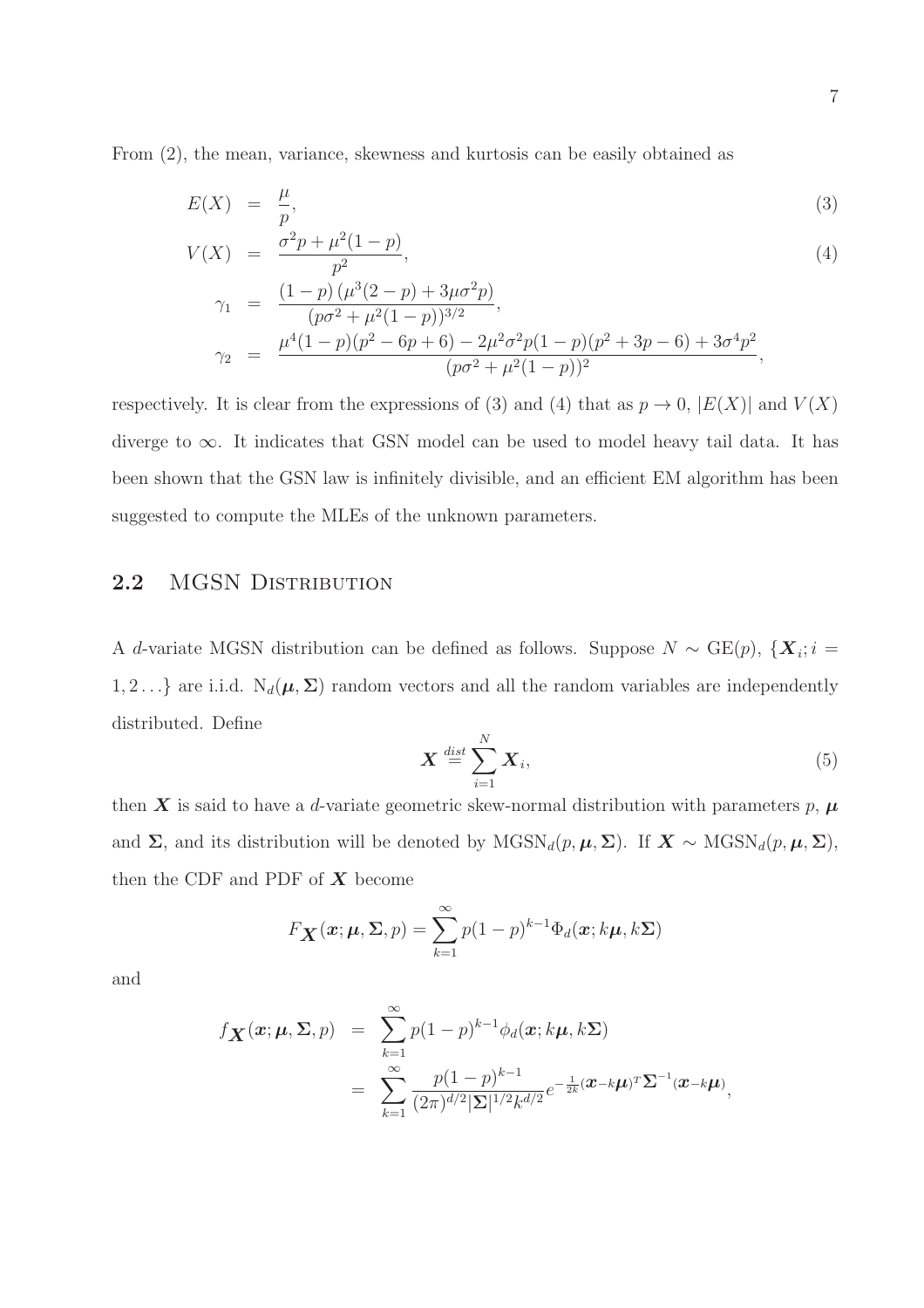respectively. Here  $\Phi_d(\mathbf{x}; k\mu, k\Sigma)$  and  $\phi_d(\mathbf{x}; k\mu, k\Sigma)$  denote the CDF and PDF of a d-variate normal distribution, respectively, with the mean vector  $k\mu$  and dispersion matrix  $k\Sigma$ .

If  $\mu = 0$  and  $\Sigma = I$ , we say that X is a standard d-variate MGSN random variable, and its distribution will be denoted by  $MGSN_d(p)$ . The PDF of  $MGSN_d(p)$  is symmetric and unimodal, for all values of d and p, whereas the PDF of  $MGSN_d(p, \mu, \Sigma)$  may not be symmetric, and it can be unimodal or multimodal depending on parameter values. The MGF of MGSN can be obtained in explicit form. If  $X \sim \text{MGSN}_d(p, \mu, \Sigma)$ , then the MGF of  $X$  is

$$
M_{\mathbf{X}}(t) = \frac{pe^{\boldsymbol{\mu}^T t + \frac{1}{2}t^T \boldsymbol{\Sigma} t}}{1 - (1 - p)e^{\boldsymbol{\mu}^T t + \frac{1}{2}t^T \boldsymbol{\Sigma} t}}, \quad t \in A_d(\boldsymbol{\mu}, \boldsymbol{\Sigma}, p),
$$
(6)

where

$$
A_d(\boldsymbol{\mu}, \boldsymbol{\Sigma}, p) = \left\{ \boldsymbol{t}; \boldsymbol{t} \in \mathbb{R}^d, (1-p)e^{\boldsymbol{\mu}^T \boldsymbol{t} + \frac{1}{2} \boldsymbol{t}^T \boldsymbol{\Sigma} \boldsymbol{t}} < 1 \right\}
$$
  
= 
$$
\left\{ \boldsymbol{t}; \boldsymbol{t} \in \mathbb{R}^d, \boldsymbol{\mu}^T \boldsymbol{t} + \frac{1}{2} \boldsymbol{t}^T \boldsymbol{\Sigma} \boldsymbol{t} + \ln(1-p) < 0 \right\}.
$$

Further the generation of MGSN distribution is very simple. The following algorithm can be used to generate samples from a MGSN random variable.

#### ALGORITHM 1:

- Step 1: Generate n from a  $GE(p)$
- Step 2: Generate  $\mathbf{X} \sim \mathrm{N}_d(n\mu, n\Sigma)$ .

In Figure 1 we provide the joint PDF of a bivariate geometric skew normal distribution for different parameter values: (a)  $p = 0.75$ ,  $\mu_1 = \mu_2 = 0$ ,  $\sigma_1^2 = \sigma_2^2 = 2$ ,  $\sigma_{12} = \sigma_{21} = 0$ , (b)  $p = 0.5, \mu_1 = \mu_2 = 2.0, \sigma_1^2 = \sigma_2^2 = 1, \sigma_{12} = \sigma_{21} = -0.5, \text{ (c) } p = 0.15, \mu_1 = 2.0, \mu_2$ = 1.0,  $\sigma_1^2 = \sigma_2^2 = 1$ ,  $\sigma_{12} = \sigma_{21} = -0.5$ , (d)  $p = 0.15$ ,  $\mu_1 = 0.5$ ,  $\mu_2 = -2.5$ ,  $\sigma_1^2 = \sigma_2^2 = 1.0$ ,  $\sigma_{12} = \sigma_{21} = 0.5.$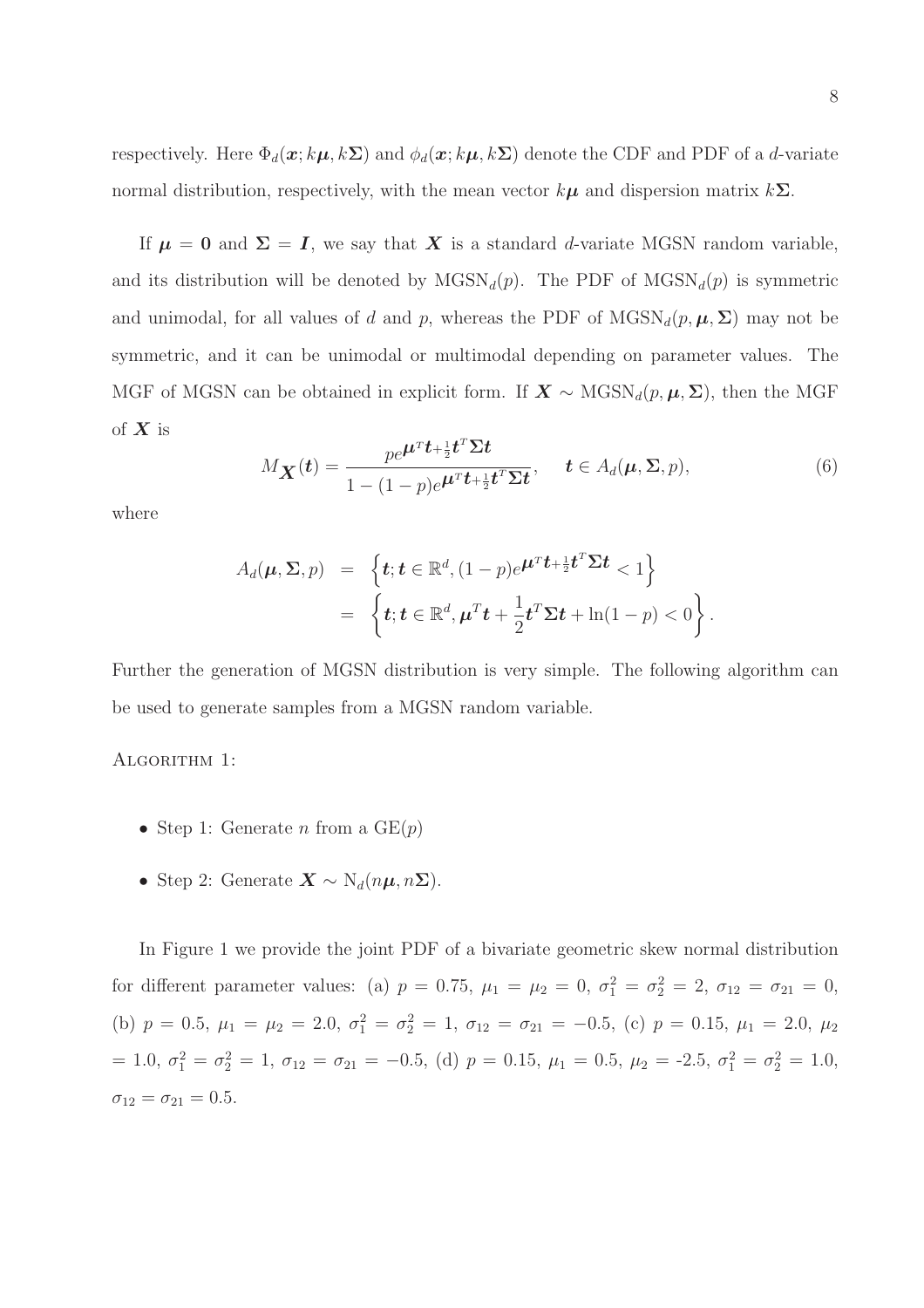

Figure 1: The joint PDF of a bivariate geometric skew normal distribution for different parameter values.

## 3 Properties

In this section we discuss different properties of a MGSN distribution. We use the following notations:

$$
\boldsymbol{X} = \begin{pmatrix} \boldsymbol{X}_1 \\ \boldsymbol{X}_2 \end{pmatrix}, \ \boldsymbol{\mu} = \begin{pmatrix} \boldsymbol{\mu}_1 \\ \boldsymbol{\mu}_2 \end{pmatrix}, \ \boldsymbol{\Sigma} = \begin{pmatrix} \boldsymbol{\Sigma}_{11} & \boldsymbol{\Sigma}_{12} \\ \boldsymbol{\Sigma}_{21} & \boldsymbol{\Sigma}_{22} \end{pmatrix}.
$$
 (7)

Here the vectors **X** and  $\mu$  are of the order d each, and the matrix  $\Sigma_{11}$  is of the order  $h \times h$ . Rest of the quantities are defined, so that they are compatible. The following result provides the marginals of a MGSN distribution.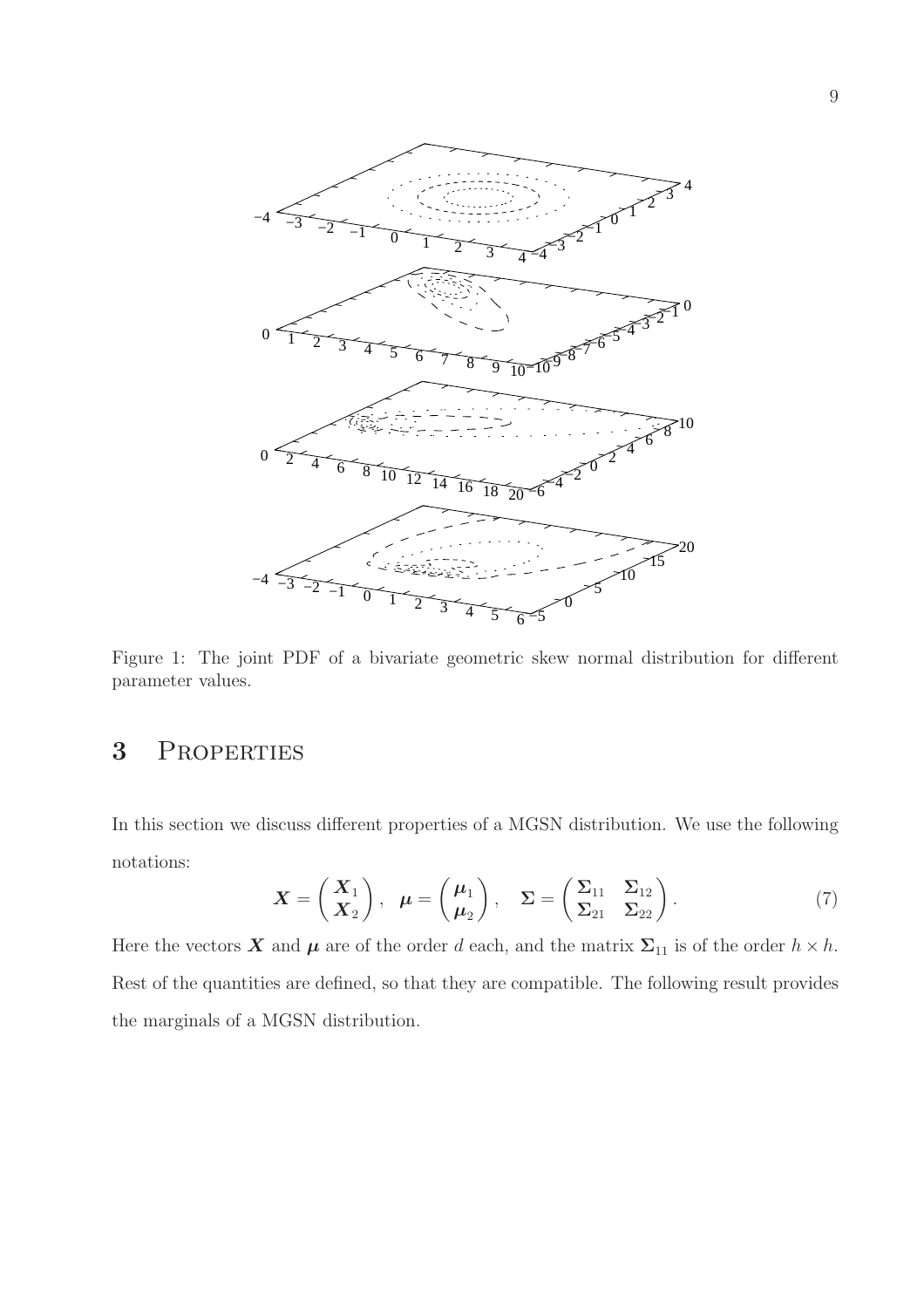RESULT 1: If  $\mathbf{X} \sim \text{MGSN}_d(p, \mu, \Sigma)$  and  $\mathbf{X}_1 \sim \text{MGSN}_h(p, \mu_1, \Sigma_{11})$  then

$$
\boldsymbol{X}_2 \sim MGSN_{d-h}(p, \boldsymbol{\mu}_2, \boldsymbol{\Sigma}_{22}).
$$

PROOF: The result easily follows from the MGF of MGSN as provided in  $(6)$ .

We further have the following results similar to the multivariate normal distribution. The result may be used for testing simultaneously a set of linear hypothesis on the parameter vector  $\mu$  or it may have some independent interest also; see for example Rao [12].

THEOREM 1: If  $\mathbf{X} \sim \text{MGSN}_d(p, \mu, \Sigma)$ , then  $\mathbf{Z} = \mathbf{D}\mathbf{X} \sim \text{MGSN}_s(p, \mathbf{D}\mu, \mathbf{D}\Sigma \mathbf{D}^T)$ , where **D** is a  $s \times d$  matrix of rank  $s \leq d$ .

PROOF: The MGF of the random vector  $Z$  is

$$
M_{\mathbf{Z}}(t) = E\left(e^{t^T \mathbf{Z}}\right) = E\left(e^{t^T \mathbf{D} \mathbf{X}}\right) = E\left(e^{\left(\mathbf{D}^T t\right)^T \mathbf{X}}\right)
$$

$$
= \frac{pe^{(\mathbf{D}\boldsymbol{\mu})^T t + \frac{1}{2}t^T \mathbf{D} \Sigma \mathbf{D}^T t}}{1 - (1 - p)e^{(\mathbf{D}\boldsymbol{\mu})^T t + \frac{1}{2}t^T \mathbf{D} \Sigma \mathbf{D}^T t}}, \text{ for } t \in A_s^D,
$$

where

$$
A_s^D = \left\{ \boldsymbol{t}; \boldsymbol{t} \in \mathbb{R}^s, (1-p)e^{(\boldsymbol{D}\boldsymbol{\mu})^T\boldsymbol{t} + \frac{1}{2}\boldsymbol{t}^T\boldsymbol{D}\boldsymbol{\Sigma}\boldsymbol{D}^T\boldsymbol{t}} < 1 \right\}
$$
  
= 
$$
\left\{ \boldsymbol{t}; \boldsymbol{t} \in \mathbb{R}^s, \ln(1-p) + (\boldsymbol{D}\boldsymbol{\mu})^T\boldsymbol{t} + \frac{1}{2}\boldsymbol{t}^T\boldsymbol{D}\boldsymbol{\Sigma}\boldsymbol{D}^T\boldsymbol{t} < 0 \right\}.
$$

Hence the result follows.

If  $\mathbf{X} = (X_1, \ldots, X_d)^T \sim \text{MGSN}_d(p, \mu, \Sigma)$ , and if we denote  $\boldsymbol{\mu}^T = (\mu_1, \ldots, \mu_d)$ ,  $\Sigma =$  $((\sigma_{ij}))$ , then the moments and cumulants of **X**, for  $i, j = 1, 2, ..., d$ , can be obtained from the MGF as follows:

$$
E(X_i) = \frac{\partial}{\partial t_i} M_{\mathbf{X}}(t) \Big|_{t=0} = \frac{\mu_i}{p}
$$
(8)  

$$
E(X_i X_j) = \frac{\partial^2}{\partial t_i \partial t_j} M_{\mathbf{X}}(t) \Big|_{t=0} = \frac{p \sigma_{ij} + \mu_i \mu_j (2 - p)}{p^2}.
$$

 $\overline{\phantom{a}}$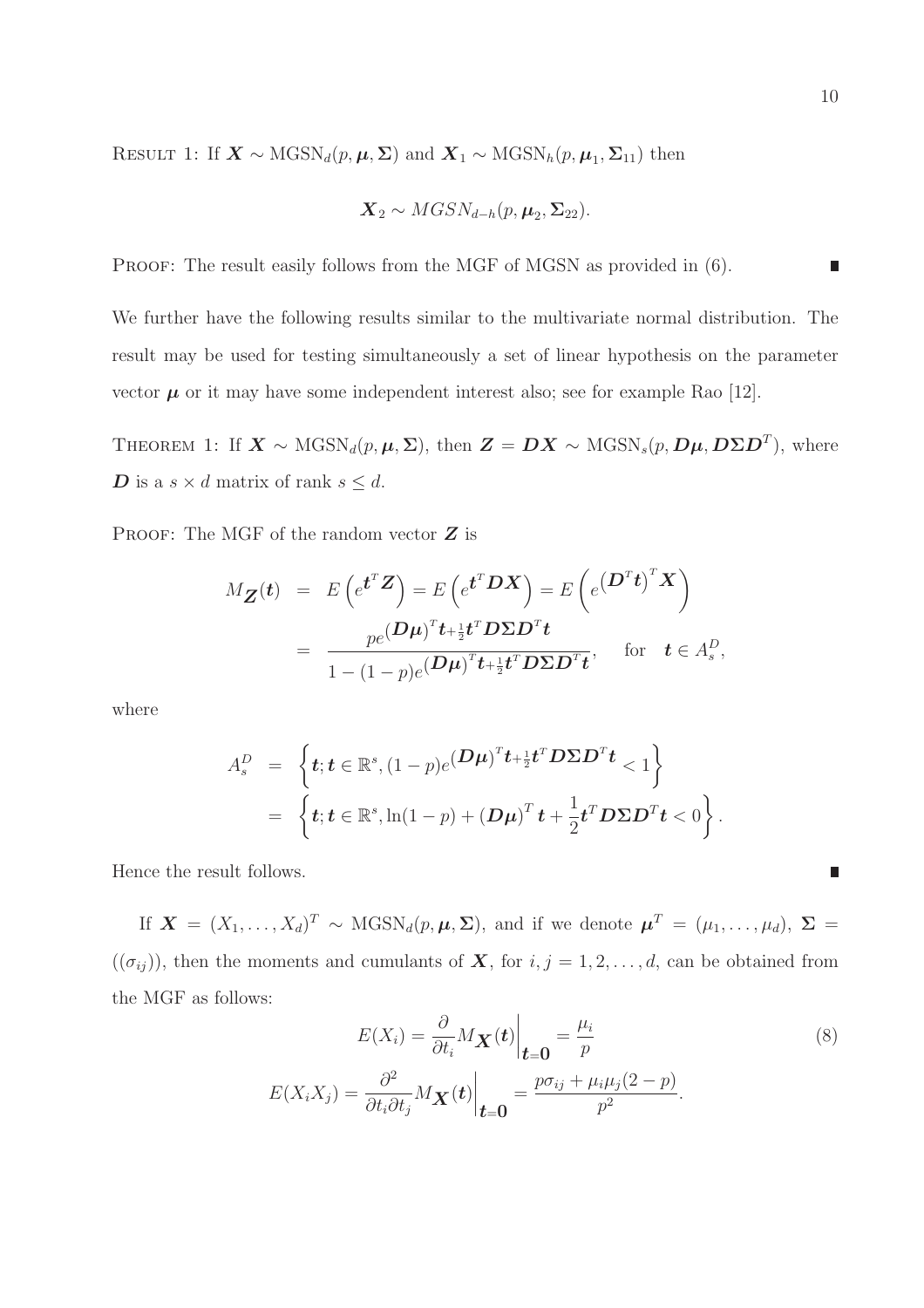Hence,

$$
Var(X_i) = \frac{p\sigma_{ii} + \mu_i^2(1-p)}{p^2},
$$
\n(9)

$$
Cov(X_i, X_j) = \frac{p\sigma_{ij} + \mu_i \mu_j (1 - p)}{p^2},
$$
\n(10)

and

$$
Corr(X_i, X_j) = \frac{p\sigma_{ij} + \mu_i \mu_j (1 - p)}{\sqrt{p\sigma_{ii} + \mu_i^2 (1 - p)} \sqrt{p\sigma_{jj} + \mu_j^2 (1 - p)}}.
$$
\n(11)

It is clear from (11) that the correlation between  $X_i$  and  $X_j$  for  $i \neq j$ , not only depends on  $\sigma_{ij}$ , but it also depends on  $\mu_i$  and  $\mu_j$ . For fixed p,  $\sigma_{ij}$ , if  $\mu_j \to \infty$  and  $\mu_i \to \infty$ , then  $Corr(X_i, X_j) \to 1$ , and if  $\mu_j \to \infty$  and  $\mu_i \to -\infty$ , then  $Corr(X_i, X_j) \to -1$ . From (11) it also follows that if **X** is a standard d-variate MGSN random variable, i.e. for  $i \neq j$ ,  $\mu_i = \mu_j = \sigma_{ij}$ = 0, hence  $Corr(X_i, X_j) = 0$ . Therefore, in this case although  $X_i$  and  $X_j$  are uncorrelated, they are not independent.

Now we would like to compute the multivariate skewness indices of the MGSN distribution. Different multivariate skewness measures have been introduced in the literature. Among them the skewness index of Mardia [10, 11] is the most popular one. To define Mardia's multivariate skewness index let us introduce the following notations of a random vector  $\mathbf{X} = (X_1, \ldots, X_d).$ 

$$
\mu_{i_1,\dots,i_s}^{(r_1,\dots,r_s)} = E\left[\prod_{k=1}^s (X_{r_k} - \mu_{r_k})^{i_k}\right],
$$

where  $\mu_{r_k} = E(X_{r_k}), k = 1, \ldots, s$ . Mardia [10] defined the multivariate skewness index as

$$
\beta_1 = \sum_{r,s,t=1}^d \sum_{r',s',t'=1}^d \sigma^{rr'} \sigma^{ss'} \sigma^{tt'} \mu_{111}^{rst} \mu_{111}^{r's't'},
$$

here  $\sigma^{jk}$  for  $j, k = 1, \ldots, d$  denotes the  $(j, k)$ -th element of the inverse of the dispersion matrix of the random vector  $\boldsymbol{X}$ . In case of MGSN distribution

$$
\mu_{111}^{lhm} = \frac{1}{p^4} \left\{ p(1-p)(2-p)\mu_h \mu_l \mu_m + p^2(1-p)(\mu_m \sigma^{hl} + \mu_l \sigma^{hm} + \mu_h \sigma^{lm}) \right\}.
$$
 (12)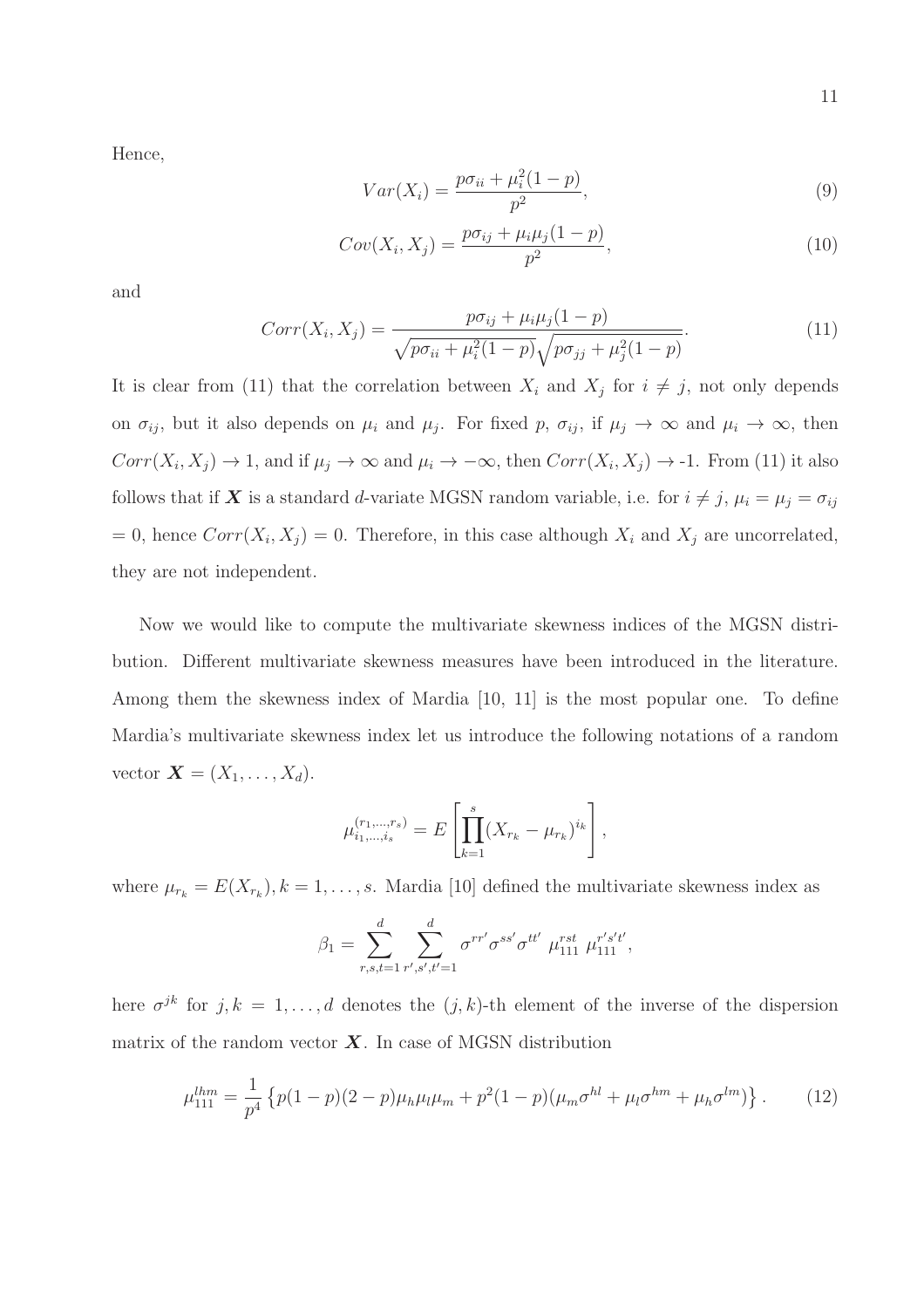It is clear from (12) that if  $p = 1$  then  $\beta_1 = 0$ . Also if  $\mu_j = 0$  for all  $j = 1, \ldots, d$ , then  $\beta_1 =$ 0. Moreover, if  $\mu_j \neq 0$  for some  $j = 1, \ldots, d$ , then the skewness index  $\beta_1$  may diverge to  $\infty$ or  $-\infty$  as  $p \to 0$ . Therefore, for MGSN distribution Mardia's multivariate skewness index varies from  $-\infty$  to  $\infty$ .

If  $X \sim \text{MGSN}_d(p, \mu, \Sigma)$  and if we denote the mean vector and dispersion matrix of X, as  $\mu_X$  and  $\Sigma_X$ , respectively, then from (8), (9) and (10), we have the following relation:

$$
p \mu_X = \mu
$$
 and  $p^2 \Sigma_X = p \Sigma + (1 - p) \mu \mu^T$ .

The following result provides the canonical correlation between  $X_1$  and  $X_2$ . It may be mentioned that canonical correlation is very useful in multivariate data analysis. In an experimental context suppose we take two sets of variables, then the canonical correlation can be used to see what is common among these two sets of variables; see for example Rao [12].

THEOREM 2: Suppose  $\mathbf{X} \sim \text{MGSN}_d(p, \mathbf{0}, \Sigma)$ . Further  $\mathbf{X}$  and  $\Sigma$  are partitioned as in (7). Then for  $\alpha \in \mathbb{R}^h$  and  $\beta \in \mathbb{R}^{d-h}$  such that  $\alpha^T \Sigma_{11} \alpha = 1$  and  $\beta^T \Sigma_{22} \beta = 1$ , the maximum  $\text{corr}(\boldsymbol{\alpha}^T\boldsymbol{X}_1,\boldsymbol{\beta}^T\boldsymbol{X}_2)=\lambda_1,$  where  $\lambda_1$  is the maximum root of the *d*-degree polynomial equation

$$
\begin{vmatrix} -\lambda \Sigma_{11} & \Sigma_{12} \\ \Sigma_{21} & -\lambda \Sigma_{22} \end{vmatrix} = 0.
$$

PROOF: From Theorem 1, we obtain

$$
\begin{pmatrix} \alpha^T \mathbf{X}_1 \\ \beta^T \mathbf{X}_2 \end{pmatrix} \sim \text{MGSN} \left( 2, p, \begin{pmatrix} \alpha^T \boldsymbol{\mu}_1 \\ \beta^T \boldsymbol{\mu}_2 \end{pmatrix}, \begin{pmatrix} \alpha^T \boldsymbol{\Sigma}_{11} \boldsymbol{\alpha} & \alpha^T \boldsymbol{\Sigma}_{12} \boldsymbol{\beta} \\ \beta^T \boldsymbol{\Sigma}_{21} \boldsymbol{\alpha} & \beta^T \boldsymbol{\Sigma}_{22} \boldsymbol{\beta} \end{pmatrix} \right).
$$

Therefore, using (11), it follows that the problem is to find  $\boldsymbol{\alpha} \in \mathbb{R}^h$  and  $\boldsymbol{\beta} \in \mathbb{R}^{d-h}$  such that it maximizes

$$
corr(\boldsymbol{\alpha}^T \boldsymbol{X}_1, \boldsymbol{\beta}^T \boldsymbol{X}_2) = \frac{p \boldsymbol{\alpha}^T \boldsymbol{\Sigma}_{12} \boldsymbol{\beta}^T}{\sqrt{p \boldsymbol{\alpha}^T \boldsymbol{\Sigma}_{11} \boldsymbol{\alpha}} \sqrt{p \boldsymbol{\beta}^T \boldsymbol{\Sigma}_{22} \boldsymbol{\beta}}} = \boldsymbol{\alpha}^T \boldsymbol{\Sigma}_{12} \boldsymbol{\beta}^T,
$$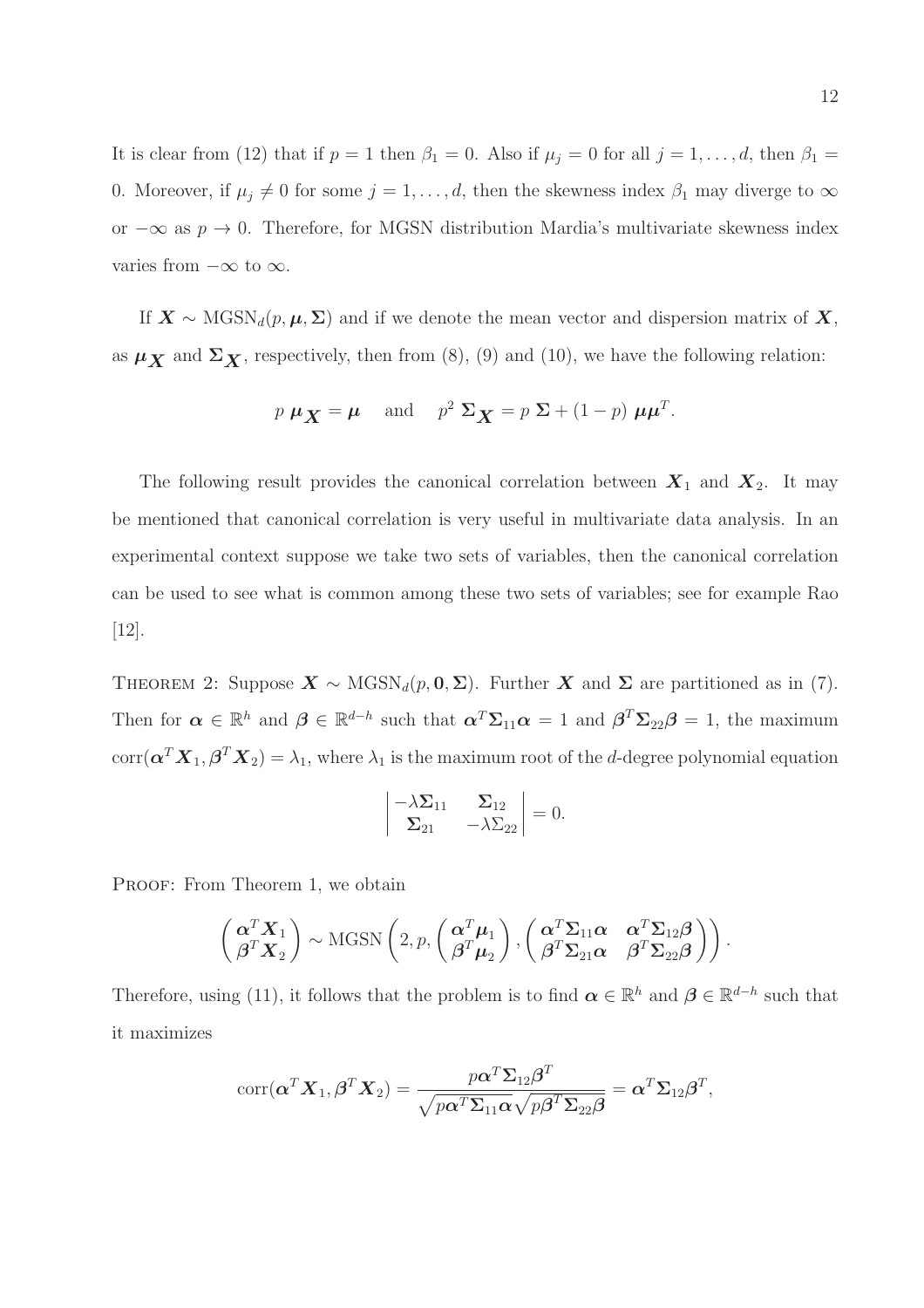subject to the restrictions  $\alpha^T \Sigma_{11} \alpha = 1$  and  $\beta^T \Sigma_{22} \beta = 1$ . Now following the same steps as in the multivariate normal cases, Anderson [1], the result follows.  $\overline{\phantom{a}}$ 

The following result provides the characteristic function of the Wishart type matrix based on MGSN random variables.

THEOREM 3: Suppose  $Z_1, \ldots, Z_n$  are n i.i.d. random variables, and  $Z_1 \sim \text{MGSN}_d(p, \mathbf{0}, \Sigma)$ . Let us consider the Wishart type matrix

$$
A = \sum_{m=1}^{n} Z_m Z_m^T = ((A_{ij})), \quad i, j = 1, \dots, d.
$$

If  $\Theta = ((\theta_{ij}))$  with  $\theta_{ij} = \theta_{ji}$  is a  $d \times d$  matrix, then the characteristic function of  $(A_{11}, \ldots, A_{pp}, 2A_{12}, 2A_{13}, \ldots, 2A_{p-1,p})$  is

$$
E\left(e^{i\text{tr}(\boldsymbol{A}\boldsymbol{\Theta})}\right)=p^{n}\left[\sum_{k=1}^{\infty}\left|\boldsymbol{I}-2ik\boldsymbol{\Theta}\boldsymbol{\Sigma}\right|^{-1/2}(1-p)^{k-1}\right]^{n}.
$$

PROOF:

$$
E\left[e^{i\text{tr}(\boldsymbol{A}\boldsymbol{\Theta})}\right] = E\left[e^{i\text{tr}\left(\sum_{m=1}^{n}\boldsymbol{Z}_{m}\boldsymbol{Z}_{m}^{T}\boldsymbol{\Theta}\right)}\right] = E\left[e^{i\text{tr}\left(\sum_{m=1}^{n}\boldsymbol{Z}_{m}^{T}\boldsymbol{\Theta}\boldsymbol{Z}_{m}\right)}\right]
$$

$$
= E\left[e^{i\left(\sum_{m=1}^{n}\boldsymbol{Z}_{m}^{T}\boldsymbol{\Theta}\boldsymbol{Z}_{m}\right)}\right] = \left(E\left[e^{i\left(\boldsymbol{Z}_{1}^{T}\boldsymbol{\Theta}\boldsymbol{Z}_{1}\right)}\right]\right)^{n}.
$$

Now we would like to compute  $E$  $\sqrt{ }$  $\left[e^{i\left(\boldsymbol{Z}_{1}^{T}\boldsymbol{\Theta}\boldsymbol{Z}_{1}\right)}\right]$ . For a  $d \times d$  real symmetric matrix **Θ**, there is a real  $d \times d$  matrix **B** such that

$$
\boldsymbol{B}^T \boldsymbol{\Sigma}^{-1} \boldsymbol{B} = \boldsymbol{I} \quad \text{and} \quad \boldsymbol{B}^T \boldsymbol{\Theta} \boldsymbol{B} = \boldsymbol{D} = \text{diag}\{\delta_1, \ldots, \delta_d\}.
$$

Here, diag $\{\delta_1,\ldots,\delta_d\}$  means a  $d \times d$  diagonal matrix with diagonal entries as  $\delta_1,\ldots,\delta_d$ . If we make the transformation  $\mathbf{Z}_1 = \mathbf{B}\mathbf{Y}$ , then using Theorem 1,  $\mathbf{Y} \sim \text{MGSN}_d(p, \mathbf{0}, \mathbf{I})$ . Using the definition MGSN distribution it follows that

$$
\boldsymbol{Y} \stackrel{d}{=} \sum_{m=1}^N \boldsymbol{Y}_m,
$$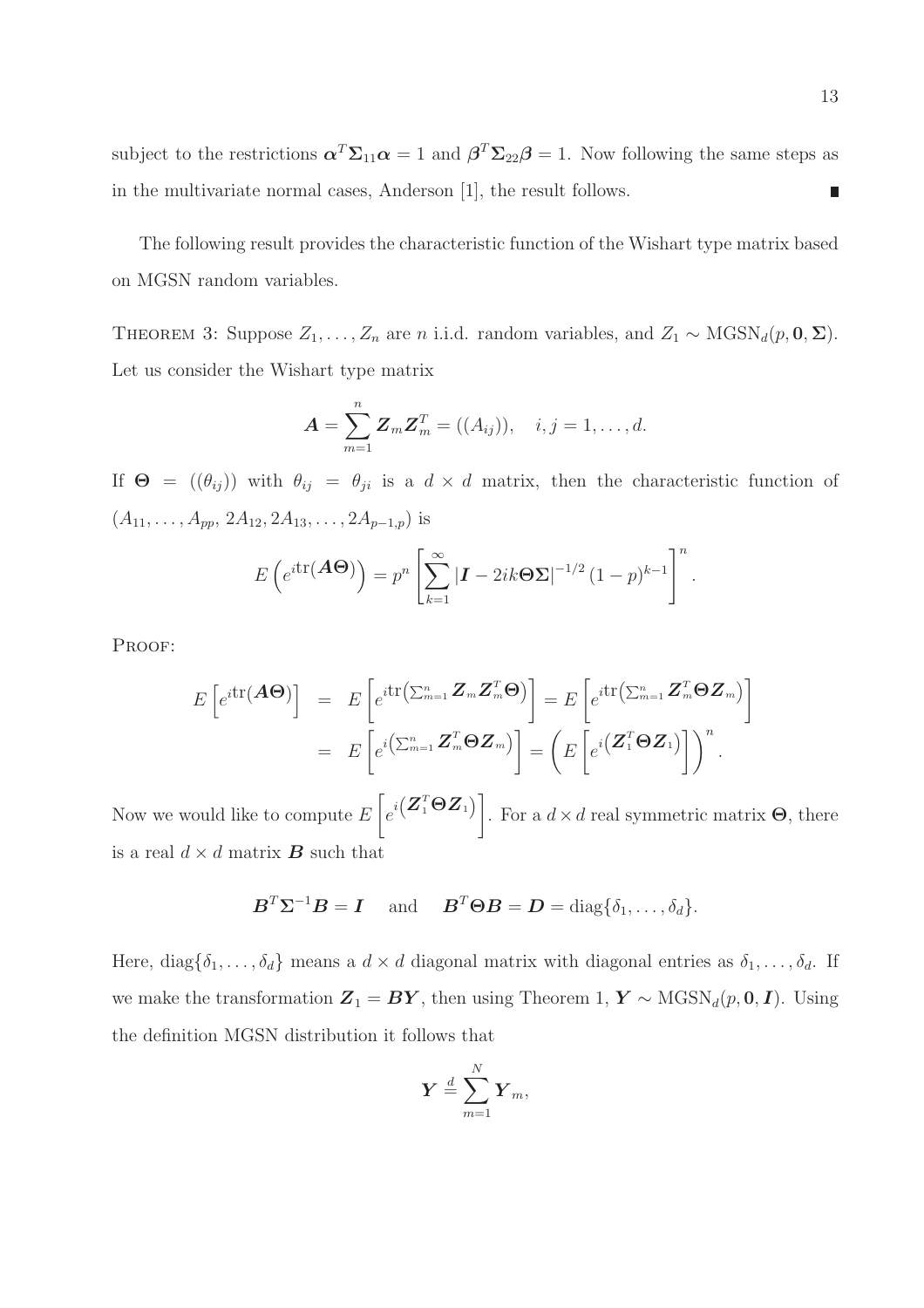here  $N \sim \text{GE}(p)$ , and  $\boldsymbol{Y}_m$ 's are i.i.d. random vectors, and  $\boldsymbol{Y}_1 \sim N_d(\boldsymbol{0}, \boldsymbol{I})$ . We use the following notation

$$
\mathbf{Y} = (Y_1, \dots, Y_d)^T
$$
 and  $\mathbf{Y}_m = (Y_{m1}, \dots, Y_{md})^T$ .

Hence, 
$$
Y_j = \sum_{m=1}^{N} Y_{mj}
$$
, for  $j = 1, ..., d$ . Therefore,  
\n
$$
E\left[e^{i\left(\mathbf{Z}_1^T \boldsymbol{\Theta} \mathbf{Z}_1\right)}\right] = E\left[e^{i\left(\mathbf{Y}^T \boldsymbol{D} \mathbf{Y}\right)}\right] = E\left[e^{i\left(\sum_{j=1}^d \delta_j Y_j^2\right)}\right] = E\left[e^{i\left(\sum_{j=1}^d \delta_j \left(\sum_{m=1}^N Y_{mj}\right)^2\right)}\right]
$$
\n
$$
= E_N E\left[e^{i\left(\sum_{j=1}^d \delta_j \left(\sum_{m=1}^N Y_{mj}\right)^2\right)}\right] N\right] = E_N E\left[e^{i\left(\sum_{j=1}^d \delta_j N \left(\sum_{m=1}^N Y_{mj}/\sqrt{N}\right)^2\right)}\right] N\right]
$$
\n
$$
= E_N \prod_{j=1}^d E\left[e^{i\left(\delta_j N \left(\sum_{m=1}^N Y_{mj}/\sqrt{N}\right)^2\right)}\right] N\right] = E_N \prod_{j=1}^d (1 - 2i\delta_j N)^{-1/2}
$$
\n
$$
= E_N |I - 2iND|^{-1/2} = E_N |I - 2iN\Theta\Sigma|^{-1/2}
$$
\n
$$
= p \sum_{k=1}^\infty |I - 2ik\Theta\Sigma|^{-1/2} (1 - p)^{k-1}.
$$

THEOREM 4: If for any  $c \neq 0, c \in \mathbb{R}^d$ ,  $c^T X \sim \text{GSN}(\mu(c), \sigma(c), p)$  for a d dimensional random vector  $\boldsymbol{X}$ , then there exists a d-dimensional vector  $\boldsymbol{\mu}$  and a  $d \times d$  symmetric matrix  $\Sigma$  such that  $\mathbf{X} \sim \text{MGSN}_d(p, \mu, \Sigma)$ . Here  $-\infty < \mu(c) < \infty, 0 < \sigma(c) < \infty$  are functions of c.

PROOF: If we denote the mean vector and dispersion matrix of the random vector  $\boldsymbol{X}$ , as  $\mu_X$  and  $\Sigma_X$ , respectively, then we have  $E(c^T X) = c^T \mu_X$  and  $V(c^T X) = c^T \Sigma_X c$ . Hence from  $(3)$  and  $(4)$ , we have

$$
\mu(c) = p c^T \mu \mathbf{X} \quad \text{and} \quad \sigma^2(c) = p c^T \Sigma \mathbf{X}^c - p(1-p) (c^T \mu \mathbf{X})^2. \tag{13}
$$

Therefore, from (1), using  $t = 1$ , it follows that

$$
E\left(\exp(\mathbf{c}^T \mathbf{X})\right) = \frac{p \exp(\mu(\mathbf{c}) + \sigma^2(\mathbf{c})/2)}{1 - (1 - p) \exp(\mu(\mathbf{c}) + \sigma^2(\mathbf{c})/2)}.
$$
\n(14)

 $\Box$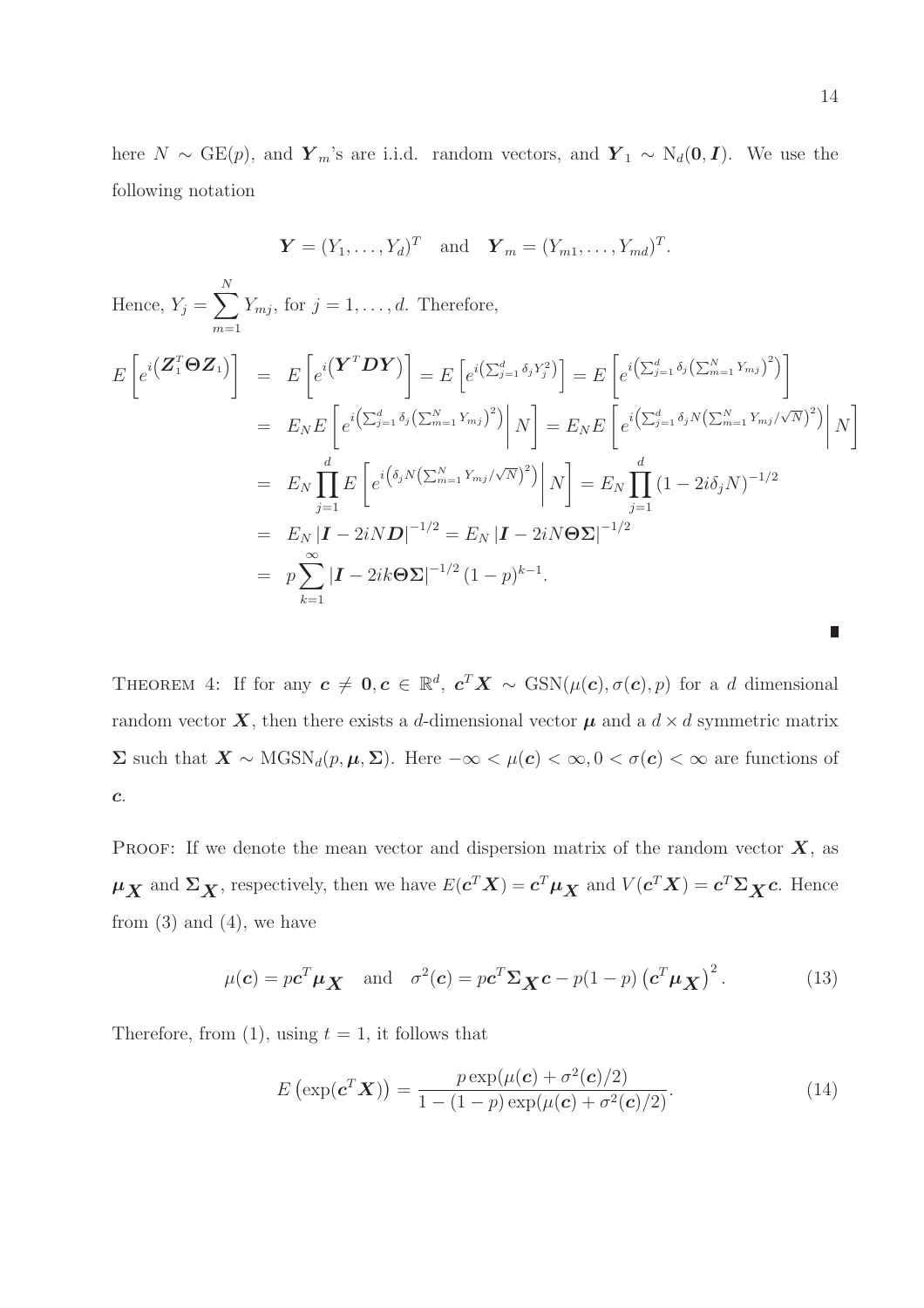Let us define a d-dimensional vector  $\mu$  and a  $d \times d$  symmetric matrix  $\Sigma$  as given below:

$$
\mu = p\mu_X \quad \text{and} \quad \Sigma = p\Sigma_X - p(1-p)\mu_X \mu_X^T. \tag{15}
$$

Therefore,

$$
\mu(\mathbf{c}) + \frac{\sigma^2(\mathbf{c})}{2} = \mathbf{c}^T \mathbf{\mu} + \frac{1}{2} \mathbf{c}^T \mathbf{\Sigma} \mathbf{c},
$$

and (14) can be written as

$$
E\left(e^{\mathbf{C}^T}\mathbf{X}\right) = \frac{p \exp\left(\mathbf{c}^T\boldsymbol{\mu} + \frac{1}{2}\mathbf{c}^T\boldsymbol{\Sigma}\mathbf{c}\right)}{1 - (1 - p) \exp\left(\mathbf{c}^T\boldsymbol{\mu} + \frac{1}{2}\mathbf{c}^T\boldsymbol{\Sigma}\mathbf{c}\right)} = M_{\mathbf{X}}(\mathbf{c}).
$$

Hence the result follows.

Therefore, combining Theorems 1 and 2, we have the following characterization results for a d-variate MGSN distribution.

THEOREM 5: If a d-dimensional random vector  $X$  has a mean vector  $\mu_X$  and a dispersion matrix  $\Sigma_X$ , then  $X \sim \text{MGSN}_d(p, \mu, \Sigma)$ , here  $\mu$  and  $\Sigma$  are as defined in (15), if and only if for any  $c \neq 0, c \in \mathbb{R}^d$ ,  $c^T X \sim \text{GSN}(\mu(c), \sigma(c), p)$ , where  $\mu(c)$  and  $\sigma(c)$  are as in (13).

Now we provide another characterization of the MGSN distribution.

THEOREM 6: Suppose  $X_1, X_2, \ldots$  is a sequence of i.i.d. d-dimensional random vectors, and  $M \sim \text{GE}(\alpha)$ , for  $0 < \alpha \leq 1$ . Consider a new d-dimensional random vector

$$
\boldsymbol{Y} = \sum_{i=1}^M \boldsymbol{X}_i.
$$

Then  $\mathbf{Y} \sim \text{MGSN}_d(\beta, \mu, \Sigma)$  for  $\beta \leq \alpha$ , if and only if  $\mathbf{X}_1$  has a MGSN distribution.

PROOF: If part. Suppose  $\mathbf{X}_1 \sim \text{MGSN}_d(p, \mu, \Sigma)$ , then the MGF of  $\mathbf{Y}$  for  $\mathbf{t} \in \mathbb{R}^d$ , can be written as

$$
M_{\mathbf{Y}}(t) = E\left(e^{\mathbf{t}^T \mathbf{Y}}\right) = \sum_{m=1}^{\infty} E\left(e^{\sum_{i=1}^{M} \mathbf{t}^T \mathbf{X}_i} | M = m\right) P(M = m)
$$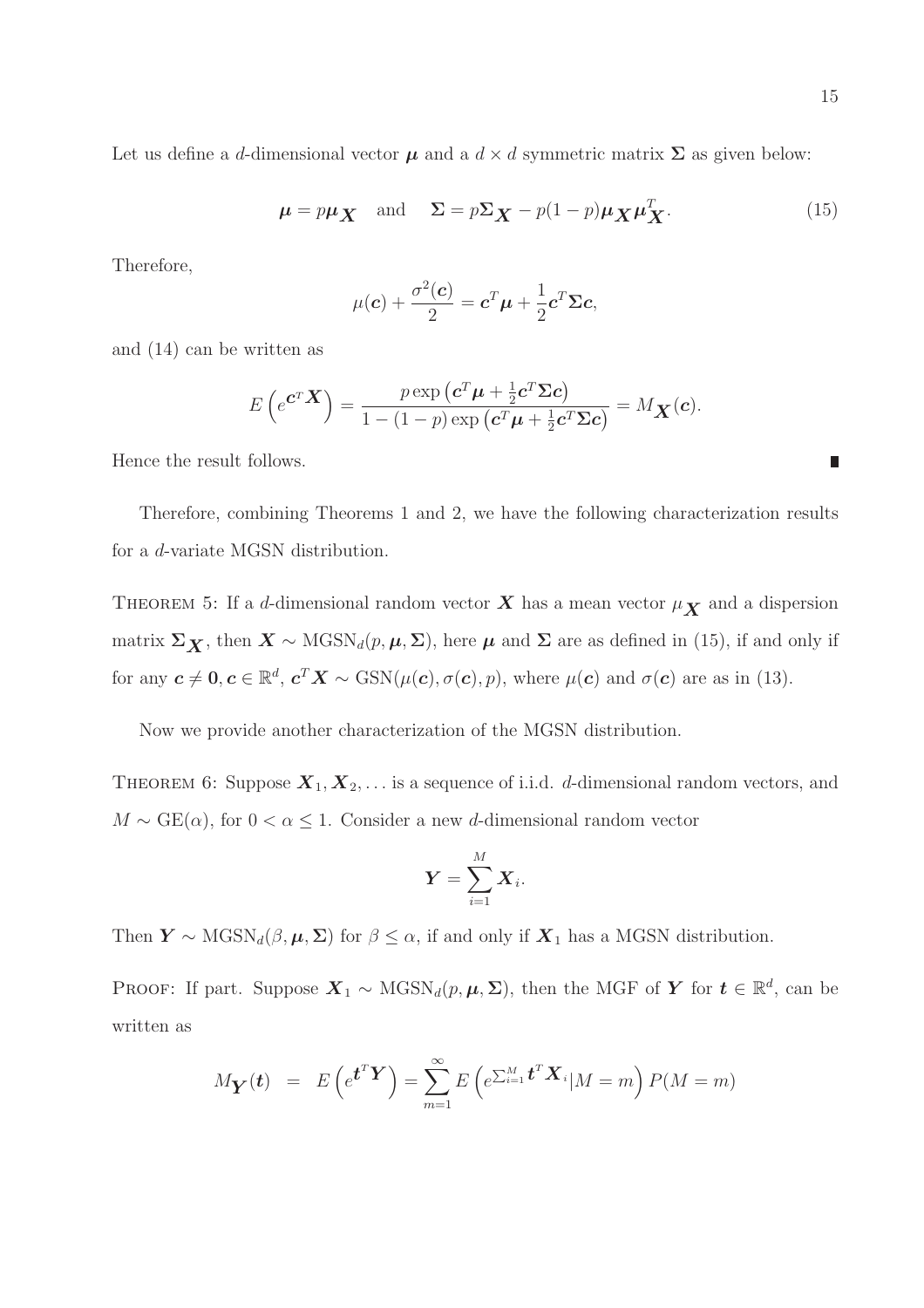$$
= \sum_{m=1}^{\infty} \alpha (1-\alpha)^{m-1} \left( \frac{p e^{\mu^T t + \frac{1}{2} t^T \Sigma t}}{1 - (1-p) e^{\mu^T t + \frac{1}{2} t^T \Sigma t}} \right)^m
$$
  
= 
$$
\frac{\alpha p e^{\mu^T t + \frac{1}{2} t^T \Sigma t}}{1 - (1-\alpha p) e^{\mu^T t + \frac{1}{2} t^T \Sigma t}} = \frac{\beta e^{\mu^T t + \frac{1}{2} t^T \Sigma t}}{1 - (1-\beta) e^{\mu^T t + \frac{1}{2} t^T \Sigma t}},
$$

here  $\beta = \alpha p \leq \alpha$ .

Only if part. Suppose  $Y \sim \text{MGSN}_d(\beta, \mu, \Sigma)$  for some  $0 < \beta \leq \alpha$ , and the MGF of  $X_1$ is  $M_{\mathbf{X}_1}(t)$ . We have the following relation:

$$
\frac{\beta e^{\boldsymbol{\mu}^T \boldsymbol{t} + \frac{1}{2} \boldsymbol{t}^T \boldsymbol{\Sigma} \boldsymbol{t}}}{1 - (1 - \beta) e^{\boldsymbol{\mu}^T \boldsymbol{t} + \frac{1}{2} \boldsymbol{t}^T \boldsymbol{\Sigma} \boldsymbol{t}} = \frac{\alpha M_{\boldsymbol{X}_1}(\boldsymbol{t})}{1 - (1 - \alpha) M_{\boldsymbol{X}_1}(\boldsymbol{t})}.
$$
(16)

From (16), we obtain

$$
M_{\boldsymbol{X}_1}(t) = \frac{\gamma e^{\boldsymbol{\mu}^T \boldsymbol{t} + \frac{1}{2} \boldsymbol{t}^T \boldsymbol{\Sigma} \boldsymbol{t}}}{1 - (1 - \gamma) e^{\boldsymbol{\mu}^T \boldsymbol{t} + \frac{1}{2} \boldsymbol{t}^T \boldsymbol{\Sigma} \boldsymbol{t}}},
$$

for  $\gamma = \beta/\alpha \leq 1$ . Therefore,  $\mathbf{X}_1 \sim \text{MGSN}_d(\gamma, \mu, \Sigma)$ .

Stochastic ordering plays a very important role in the distribution theory. It has been studied quite extensively in the statistical literature. For its importance and different applications, interested readers are referred to Shaked and Shantikumar [14]. Now we will discuss the multivariate total positivity of order two  $(MTP<sub>2</sub>)$  property, in the sense of Karlin and Rinott [8], of the joint PDF of MGSN distribution. We shall be using the following notation here. For any two real numbers a and b, let  $a \wedge b = \min\{a, b\}$ , and  $a \vee b = \max\{a, b\}$ . For any vector  $\mathbf{x} = (x_1, \ldots, x_d)^T$  and  $\mathbf{y} = (y_1, \ldots, y_d)^T$ , let  $\mathbf{x} \vee \mathbf{y} = (x_1 \vee y_1, \ldots, x_d \vee y_d)^T$  and  $\mathbf{x} \wedge \mathbf{y} = (x_1 \wedge y_1, \dots, x_d \wedge y_d)^T$ . Let us recall the definition of MTP<sub>2</sub> property. A function  $g: \mathbb{R}^d \to \mathbb{R}^+$  is said to have MTP<sub>2</sub> property, in the sense of Karlin and Rinott [8], if  $g(x)g(y) \le g(x \wedge y)g(x \vee y)$ , for all  $x, y \in \mathbb{R}^d$ . We then have the following result for MGSN distribution.

THEOREM 7: Let  $\mathbf{X} \sim \text{MGSN}_d(p, \mathbf{0}, \Sigma)$ , and all the off-diagonal elements of  $\Sigma^{-1}$  are less than or equal to zero, then the PDF of  $X$  has MTP<sub>2</sub> property.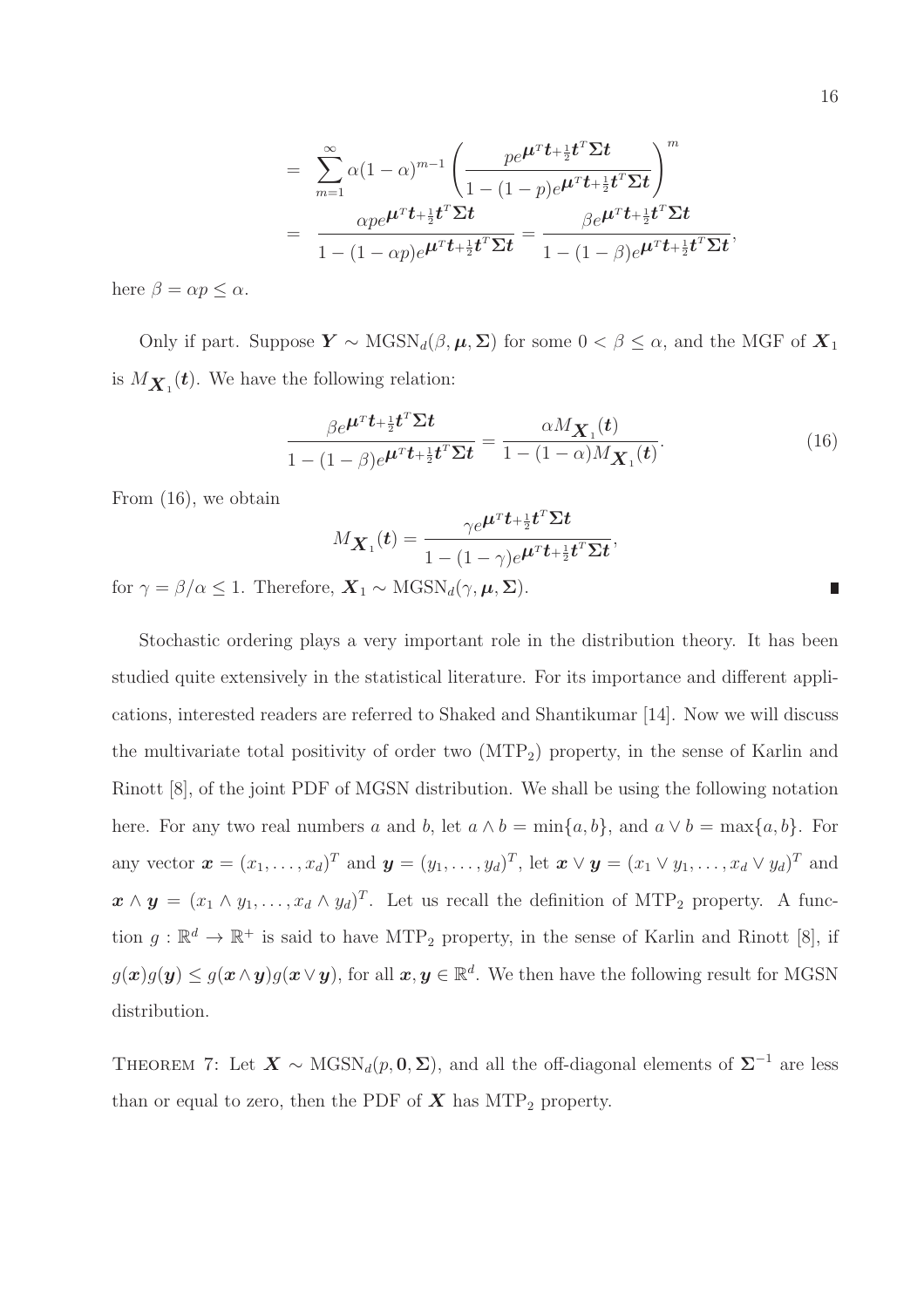PROOF: To prove that the PDF of  $X$  has MTP<sub>2</sub> property, it is enough to show that

$$
\boldsymbol{x}^T \boldsymbol{\Sigma}^{-1} \boldsymbol{x} + \boldsymbol{y}^T \boldsymbol{\Sigma}^{-1} \boldsymbol{y} \geq (\boldsymbol{x} \vee \boldsymbol{y})^T \boldsymbol{\Sigma}^{-1} (\boldsymbol{x} \vee \boldsymbol{y}) + (\boldsymbol{x} \wedge \boldsymbol{y})^T \boldsymbol{\Sigma}^{-1} (\boldsymbol{x} \wedge \boldsymbol{y})
$$
(17)

for any  $\mathbf{x} = (x_1, \ldots, x_d)^T \in \mathbb{R}^d$  and  $\mathbf{y} = (y_1, \ldots, y_d)^T \in \mathbb{R}^d$ . If the elements of  $\Sigma^{-1}$  are denoted by  $((\sigma^{kj}))$ , for  $k, j = 1, ..., d$ , then proving (17) is equivalent to showing

$$
\sum_{\substack{k,j=1\\k\neq j}}^d (x_j x_k + y_j y_k) \sigma^{jk} \ge \sum_{\substack{k,j=1\\k\neq j}}^d ((x_j \wedge y_j)(x_k \wedge y_k) + (x_j \vee y_j)(x_k \vee y_k)) \sigma^{jk}
$$

For all  $k, j = 1, \ldots, d$ ,

$$
(x_jx_k+y_jy_k)\leq (x_j\wedge y_j)(x_k\wedge y_k)+(x_j\vee y_j)(x_k\vee y_k),
$$

which can be easily shown by taking any ordering of  $x_k, x_j, y_k, y_j$ . Now the result follows since  $\sigma^{jk} \leq 0$ .  $\overline{\phantom{a}}$ 

The following two decompositions of a MGSN distribution are possible. We use the following notations. The distribution of a negative binomial random variable with parameters r and p, where r is a non-negative integer and  $0 < p < 1$ , will be denoted by NB $(r, p)$ . If  $T \sim NB(r, p)$ , then the MGF of T is

$$
M_T(t) = \left(\frac{1-p}{1-pe^t}\right)^r \quad \text{for} \quad t < -\ln p.
$$

A discrete random variable  $Z$  is said to have a logarithmic distribution with parameter  $p$ , for  $0 < p < 1$ , if the PMF of Z is

$$
P(Z = k) = \frac{(1 - p)^k}{\lambda k} \quad \text{for} \quad k = 1, 2, \dots, \quad \text{where} \quad \lambda = -\ln p,
$$

and it will be denoted by  $LD(p)$ . Now we provide two decompositions of MGSN distribution.

DECOMPOSITION 1: Suppose  $\mathbf{X} \sim \text{MGSN}_d(p, \mu, \Sigma)$ . Further, for any positive integer n and for any  $1 \leq k \leq n$ , suppose

$$
\bm{Z}_{kn} \stackrel{disp}{=} \sum_{j=1}^{1+nT} \bm{Y}_j,
$$

.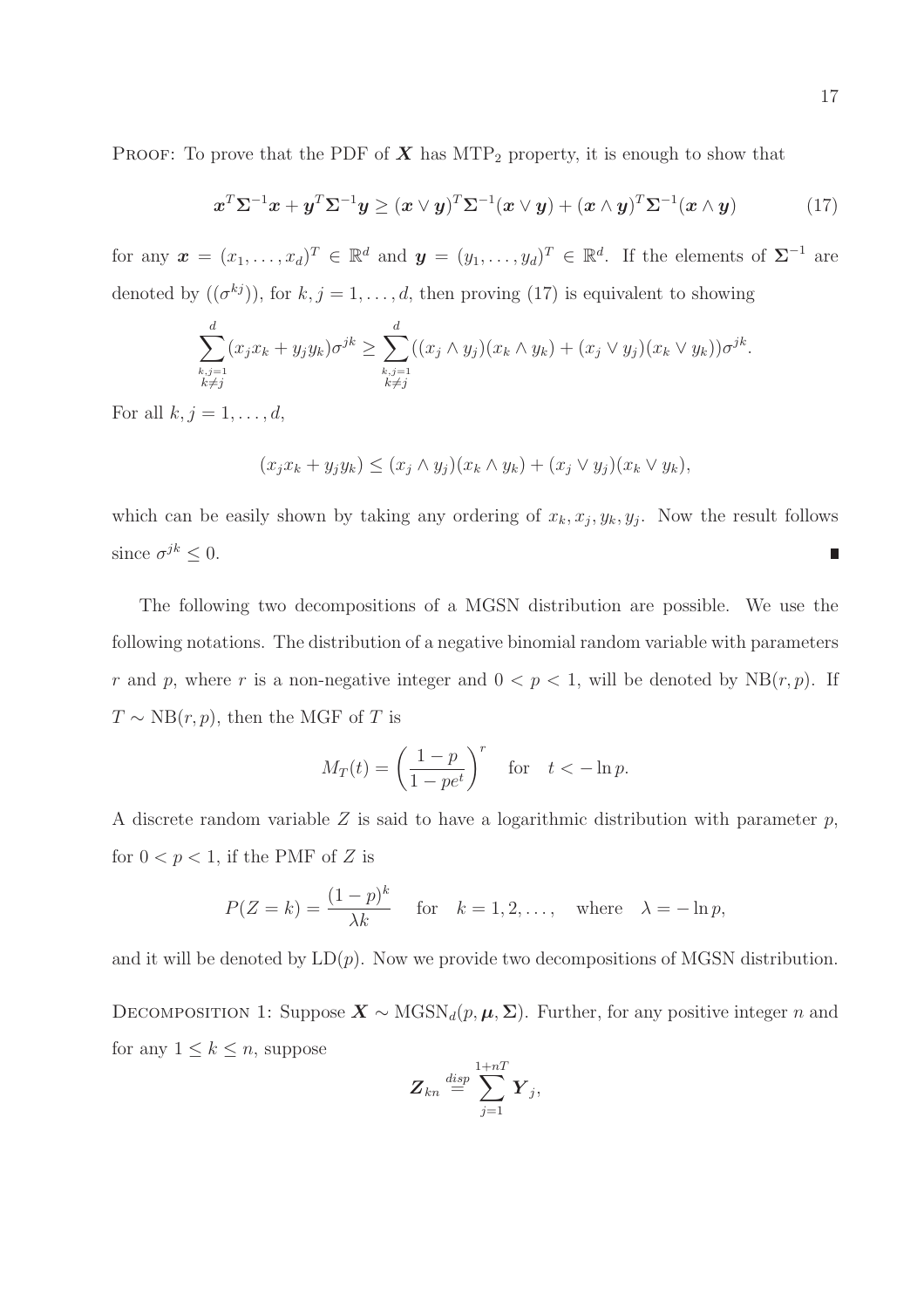where  $T \sim NB(r, p)$  and  $r = 1/n$ ,  $\boldsymbol{Y}_j$ 's are i.i.d.  $N_d(r\boldsymbol{\mu}, r\boldsymbol{\Sigma})$ , T and  $\boldsymbol{Y}_j$ 's are independently distributed, then

$$
\boldsymbol{X} \stackrel{disp}{=} \boldsymbol{Z}_{1n} + \ldots + \boldsymbol{Z}_{nn}.
$$

PROOF: The MGF of  $\mathbf{Z}_{kn}$  can be written as

$$
M_{\mathbf{Z}_{kn}}(t) = E\left(e^{\boldsymbol{t}^T \mathbf{Z}_{kn}}\right) = \sum_{j=0}^{\infty} E\left(e^{\boldsymbol{t}^T \mathbf{Z}_{kn}} | T=j\right) P(T=j)
$$
  
= 
$$
\left[\frac{pe^{\boldsymbol{\mu}^T \boldsymbol{t} + \frac{1}{2} \boldsymbol{t}^T \boldsymbol{\Sigma} \boldsymbol{t}}}{1 - (1-p)e^{\boldsymbol{\mu}^T \boldsymbol{t} + \frac{1}{2} \boldsymbol{t}^T \boldsymbol{\Sigma} \boldsymbol{t}}}\right]^r = \left[M_{\mathbf{X}}(t)\right]^r.
$$

It implies that MGSN law is infinitely divisible. The following decomposition is also possible.

DECOMPOSITION 2: Suppose Q is a Poisson random variable with parameter  $\lambda$ , and  $\{Z_i, i = 1, 2, \ldots\}$  is a sequence of i.i.d. random variables having logarithmic distribution with the following probability mass function for  $\lambda = -\ln p$ ;

$$
P(Z_1 = k) = \frac{(1-p)^k}{\lambda k}; \quad k = 1, 2, \dots,
$$

and all the random variables are independently distributed. If  $\mathbf{X} \sim \text{MGSN}_d(p, \mu, \Sigma)$ , then the following decomposition is possible

$$
\boldsymbol{X} \stackrel{disp}{=} \boldsymbol{Y} + \sum_{i=1}^{Q} \boldsymbol{Y}_i, \tag{18}
$$

here  $\{Y_i | Z_i = k\} \sim N_d(k\mu, k\Sigma)$  for  $i = 1, 2, ...,$  and they are independently distributed,  $\mathbf{Y} \sim \mathrm{N}_d(\boldsymbol{\mu}, \boldsymbol{\Sigma})$ , and it is independent of  $Q$ , and  $(\boldsymbol{Y}_i, Z_i)$  for all  $i = 1, 2, \dots$ .

PROOF: First note that the probability generating function of  $Q$  and  $Z_1$  are as follows:

$$
E(t^Q) = e^{\lambda(t-1)}
$$
 and  $E(t^{Z_1}) = \frac{\ln(1 - (1 - p)t)}{\ln p}$ ;  $t < (1 - p)^{-1}$ .

The MGF of  $\boldsymbol{Y}_i$  for  $\boldsymbol{t} \in \mathbb{R}^d$ , such that  $(1-p)e^{\boldsymbol{\mu}^T \boldsymbol{t} + \frac{1}{2} \boldsymbol{t}^T \boldsymbol{\Sigma} \boldsymbol{t}} < 1$ , can be obtained as

$$
M_{\boldsymbol{Y}_i}(t) = E\left(e^{\boldsymbol{t}^T\boldsymbol{Y}_i}\right) = E_{Z_i}E_{\boldsymbol{Y}_i|Z_i}\left(e^{\boldsymbol{t}^T\boldsymbol{Y}_i}\right) = \frac{\ln\left(1-(1-p)e^{\boldsymbol{\mu}^T\boldsymbol{t}+\frac{1}{2}\boldsymbol{t}^T\boldsymbol{\Sigma}\boldsymbol{t}}\right)}{\ln p}.
$$

Π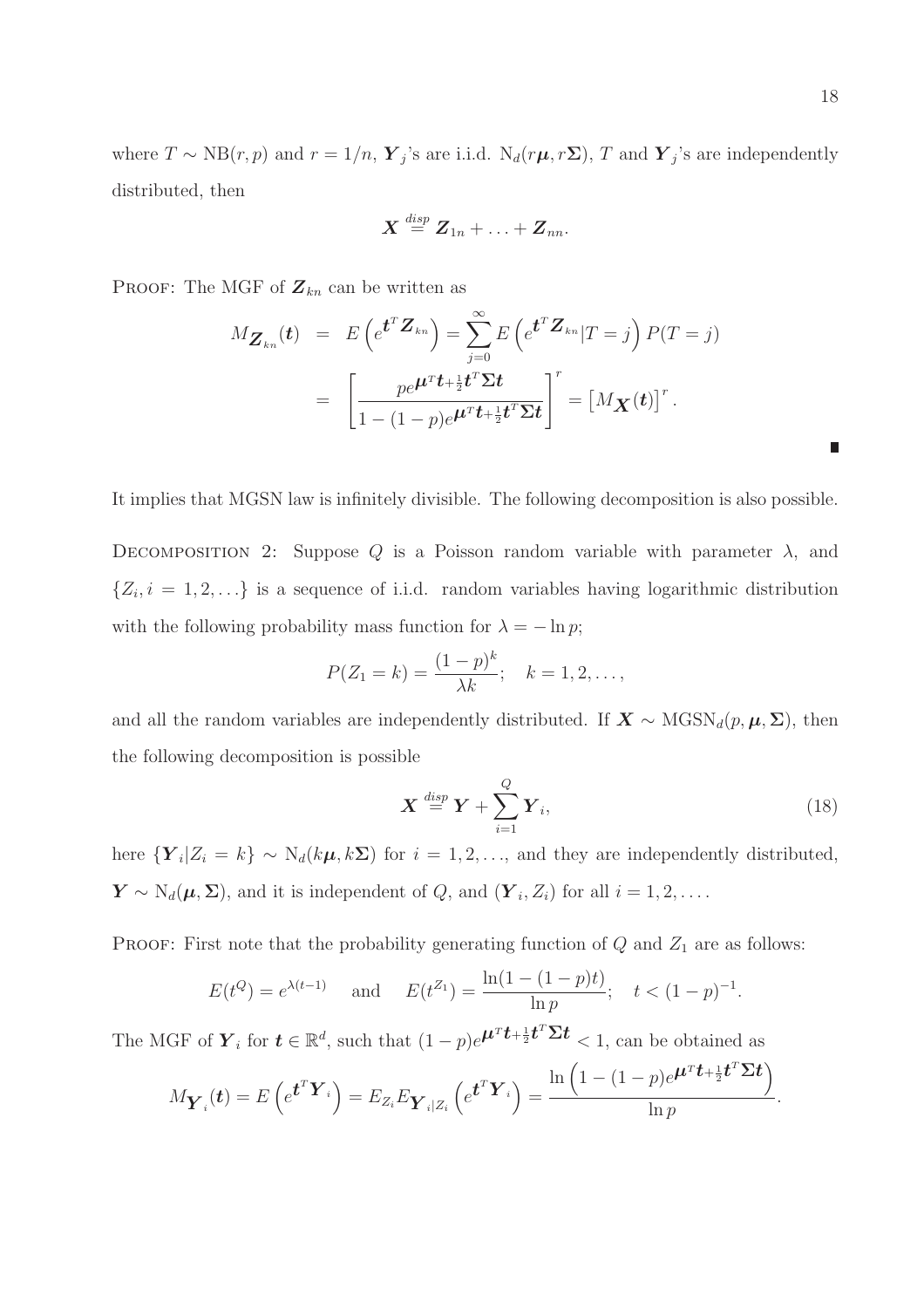Therefore, the MGF of the right hand side of (18) can be written as

$$
E\left[e^{\boldsymbol{t}^{T}(\boldsymbol{Y}+\sum_{i=1}^{Q}\boldsymbol{Y}_{i})}\right] = e^{\boldsymbol{\mu}^{T}\boldsymbol{t}+\frac{1}{2}\boldsymbol{t}^{T}\boldsymbol{\Sigma}\boldsymbol{t}} \times E\left[\frac{\ln\left(1-(1-p)e^{\boldsymbol{\mu}^{T}\boldsymbol{t}+\frac{1}{2}\boldsymbol{t}^{T}\boldsymbol{\Sigma}\boldsymbol{t}}\right)}{\ln p}\right]^{Q}
$$

$$
= \frac{pe^{\boldsymbol{\mu}^{T}\boldsymbol{t}+\frac{1}{2}\boldsymbol{t}^{T}\boldsymbol{\Sigma}\boldsymbol{t}}}{1-(1-p)e^{\boldsymbol{\mu}^{T}\boldsymbol{t}+\frac{1}{2}\boldsymbol{t}^{T}\boldsymbol{\Sigma}\boldsymbol{t}}} = M_{\boldsymbol{X}}(\boldsymbol{t}).
$$

The following results will be useful for further development. Let us consider the random vector  $(X, N)$ , where X and N are same as defined in (5). The joint PDF of  $(X, N)$  can be written as

$$
f_{\mathbf{X},N}(\mathbf{x},n) = \begin{cases} \frac{p(1-p)^{n-1}}{(2\pi)^{d/2}|\Sigma|^{1/2}n^{d/2}}e^{-\frac{1}{2n}(\mathbf{x}-n\boldsymbol{\mu})^T\Sigma^{-1}(\mathbf{x}-n\boldsymbol{\mu})} & \text{if } 0 < p < 1\\ \frac{1}{(2\pi)^{d/2}|\Sigma|^{1/2}}e^{-\frac{1}{2}(\mathbf{x}-\boldsymbol{\mu})^T\Sigma^{-1}(\mathbf{x}-\boldsymbol{\mu})} & \text{if } p = 1, \end{cases}
$$

for  $x \in \mathbb{R}^d$  and for any positive integer n. Therefore, the conditional probability mass function of N given  $\mathbf{X} = \mathbf{x}$  becomes

$$
P(N = n | \mathbf{X} = \mathbf{x}) = \frac{(1-p)^{n-1}e^{-\frac{1}{2n}(\mathbf{x} - n\mathbf{\mu})^T \mathbf{\Sigma}^{-1}(\mathbf{x} - n\mathbf{\mu})} n^{-d/2}}{\sum_{k=1}^{\infty} (1-p)^{k-1}e^{-\frac{1}{2k}(\mathbf{x} - k\mathbf{\mu})^T \mathbf{\Sigma}^{-1}(\mathbf{x} - k\mathbf{\mu})} k^{-d/2}}
$$

Therefore,

$$
E(N|\boldsymbol{X}=\boldsymbol{x}) = \frac{\sum_{n=1}^{\infty} (1-p)^{n-1} e^{-\frac{1}{2n}(\boldsymbol{x}-n\boldsymbol{\mu})^T \boldsymbol{\Sigma}^{-1}(\boldsymbol{x}-n\boldsymbol{\mu})} n^{-d/2+1}}{\sum_{k=1}^{\infty} (1-p)^{k-1} e^{-\frac{1}{2k}(\boldsymbol{x}-k\boldsymbol{\mu})^T \boldsymbol{\Sigma}^{-1}(\boldsymbol{x}-k\boldsymbol{\mu})} k^{-d/2}},
$$
(19)

and

$$
E(N^{-1}|\mathbf{X}=\mathbf{x}) = \frac{\sum_{n=1}^{\infty} (1-p)^{n-1} e^{-\frac{1}{2n}(\mathbf{x}-n\mathbf{\mu})^T \mathbf{\Sigma}^{-1}(\mathbf{x}-n\mathbf{\mu})} n^{-d/2-1}}{\sum_{k=1}^{\infty} (1-p)^{k-1} e^{-\frac{1}{2k}(\mathbf{x}-k\mathbf{\mu})^T \mathbf{\Sigma}^{-1}(\mathbf{x}-k\mathbf{\mu})} k^{-d/2}}.
$$
(20)

## 4 STATISTICAL INFERENCE

#### 4.1 Estimation

In this section we discuss the maximum likelihood estimators (MLEs) of the unknown parameters, when  $0 < p < 1$ . When  $p = 1$ , the MLEs of  $\mu$  and  $\Sigma$  can be easily obtained as the sam-

.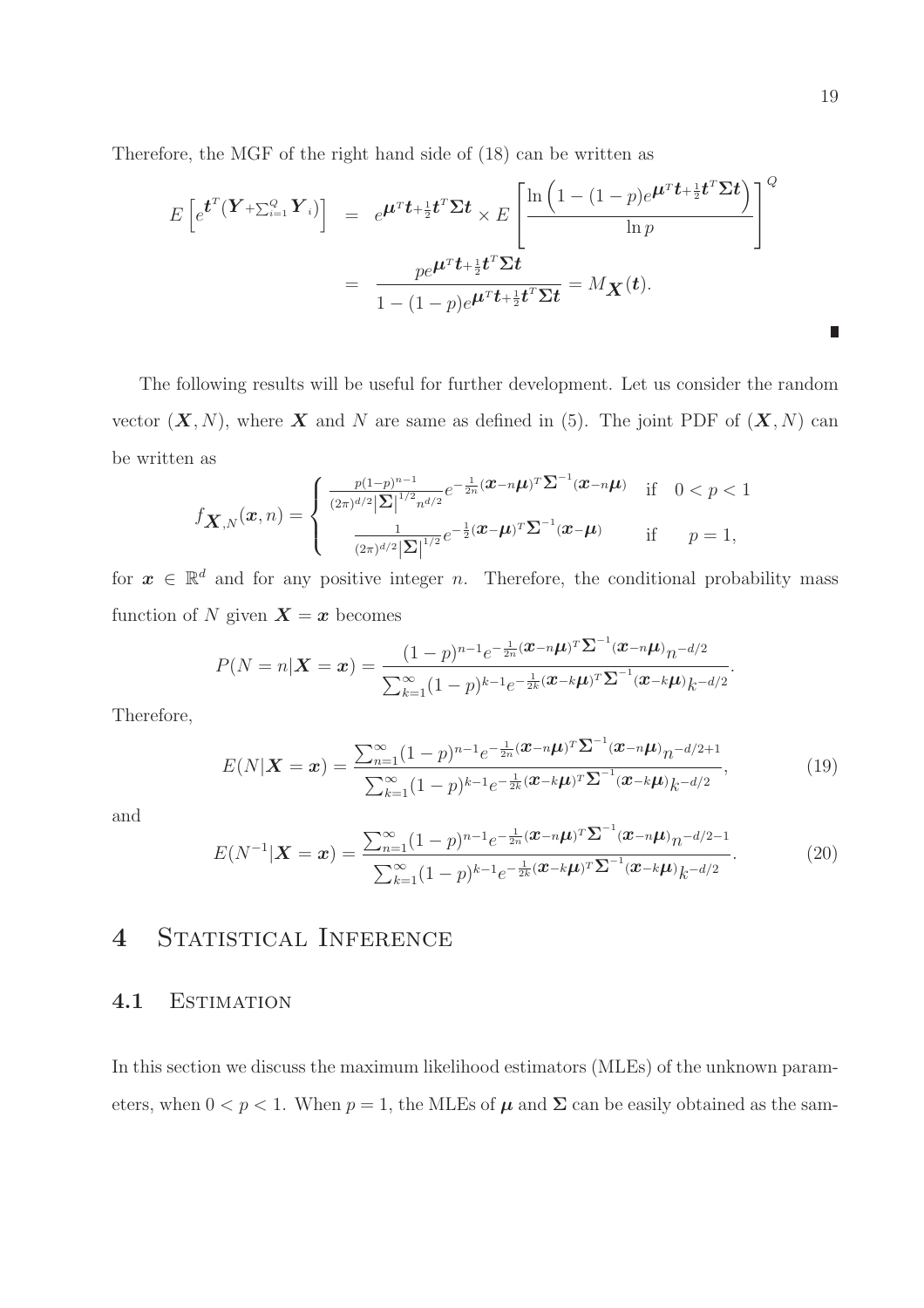ple mean and the sample variance covariance matrix, respectively. Suppose  $\mathcal{D} = {\mathbf{x}_1, \dots, \mathbf{x}_n}$ is a random sample of size n from  $MGSN_d(p, \mu, \Sigma)$ , then the log-likelihood function becomes

$$
l(p, \boldsymbol{\mu}, \boldsymbol{\Sigma}) = \sum_{i=1}^{n} \ln f_{\boldsymbol{X}}(\boldsymbol{x}_i; \boldsymbol{\mu}, \boldsymbol{\Sigma}, p)
$$
  
= 
$$
\sum_{i=1}^{n} \ln \left[ \sum_{k=1}^{\infty} \frac{p(1-p)^{k-1}}{(2\pi)^{d/2} |\boldsymbol{\Sigma}|^{1/2} k^{d/2}} e^{-\frac{1}{2k} (\boldsymbol{x}_i - k \boldsymbol{\mu})^T \boldsymbol{\Sigma}^{-1} (\boldsymbol{x}_i - k \boldsymbol{\mu})} \right].
$$
 (21)

The maximum likelihood estimators (MLEs) of the unknown parameters can be obtained by maximizing (21) with respect to the unknown parameters. It involves solving a  $(d+1+d(d+$  $1/2$ ) dimensional optimization problem. Therefore, for large d, it is a challenging issue.

To avoid that problem, first it is assumed that  $p$  is known. For a known  $p$ , we estimate the MLEs of  $\mu$  and  $\Sigma$  by using EM algorithm, say  $\widehat{\mu}(p)$  and  $\widehat{\Sigma}(p)$ , respectively. We maximize  $l(p, \hat{\boldsymbol{\mu}}(p), \hat{\boldsymbol{\Sigma}}(p))$  to compute  $\hat{p}$ , the MLE of p. Finally we obtain the MLE of  $\boldsymbol{\mu}$  and  $\boldsymbol{\Sigma}$  as  $\hat{\boldsymbol{\mu}} = \hat{\boldsymbol{\mu}}(\hat{p})$  and  $\hat{\boldsymbol{\Sigma}} = \hat{\boldsymbol{\Sigma}}(\hat{p})$ , respectively. Now we will show how to compute  $\hat{\boldsymbol{\mu}}(p)$  and  $\hat{\boldsymbol{\Sigma}}(p)$ , for a given  $p$  using EM algorithm. We treat the problem as a missing value problem, and the main idea is as follows.

It is assumed that  $p$  is known. Suppose we have the complete observations of the form  $\{(\boldsymbol{x}_1,m_1),\ldots,(\boldsymbol{x}_n,m_n)\}\)$  from  $(\boldsymbol{X},N)$ . Then the log-likelihood function based on the complete observation becomes (without the additive constant)

$$
l_c(\boldsymbol{\mu}, \boldsymbol{\Sigma}) = -\frac{n}{2} \ln |\boldsymbol{\Sigma}| - \frac{1}{2} \sum_{i=1}^n \frac{1}{m_i} (\boldsymbol{x}_i - m_i \boldsymbol{\mu})^T \boldsymbol{\Sigma}^{-1} (\boldsymbol{x}_i - m_i \boldsymbol{\mu}).
$$

Therefore, if we define the MLEs of  $\mu$  and  $\Sigma$  based on the complete observations as  $\hat{\mu}_c(p)$ and  $\Sigma_c(p)$ , respectively, then for  $K =$  $\sum_{n=1}^{\infty}$  $i=1$  $m_i$ 

$$
\widehat{\boldsymbol{\mu}}_c(p) = \frac{1}{K} \sum_{i=1}^n \boldsymbol{x}_i,\tag{22}
$$

and

$$
\widehat{\mathbf{\Sigma}}_c(p) = \frac{1}{n}\sum_{i=1}^n \frac{1}{m_i}(\boldsymbol{x}_i - m_i \widehat{\boldsymbol{\mu}}_c)(\boldsymbol{x}_i - m_i \widehat{\boldsymbol{\mu}}_c)^T
$$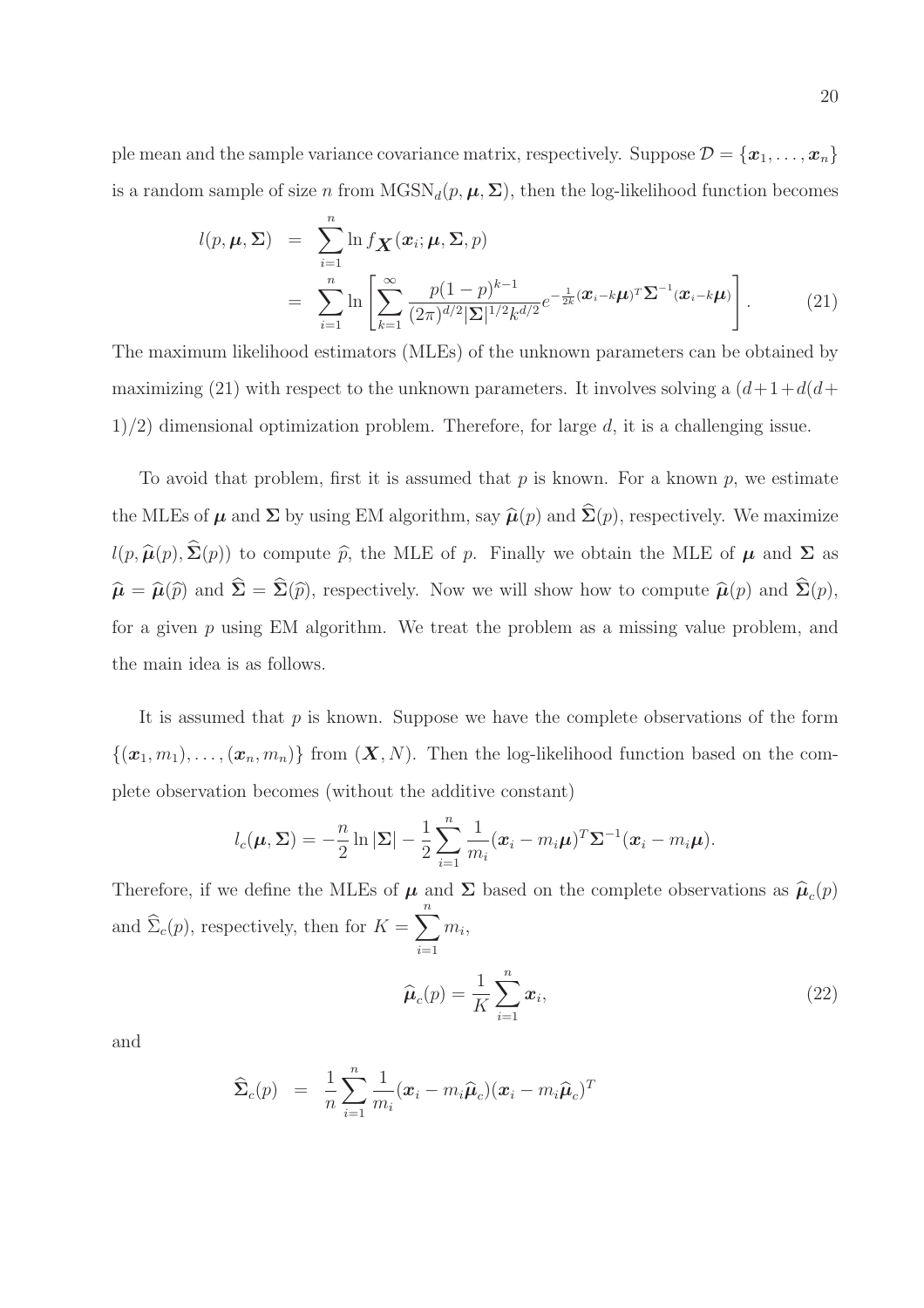$$
= \frac{1}{n} \left[ \sum_{i=1}^{n} \frac{1}{m_i} \boldsymbol{x}_i \boldsymbol{x}_i^T - \sum_{i=1}^{n} (\widehat{\boldsymbol{\mu}}_c \boldsymbol{x}_i^T + \boldsymbol{x}_i \widehat{\boldsymbol{\mu}}_c^T) + K \widehat{\boldsymbol{\mu}}_c \widehat{\boldsymbol{\mu}}_c^T \right]. \tag{23}
$$

Note that  $\widehat{\boldsymbol{\mu}}_c(p)$  is obtained by taking derivative of  $\sum_{i=1}^n$  $i=1$ 1  $\frac{1}{m_i}(\boldsymbol{x}_i - m_i \boldsymbol{\mu})^T \boldsymbol{\Sigma}^{-1} (\boldsymbol{x}_i - m_i \boldsymbol{\mu})$  with respect to  $\mu$ , and equate it to zero. Similarly,  $\hat{\Sigma}_c(p)$  is obtained by using Lemma 3.2.2 of Anderson [1].

Now we are ready to provide the EM algorithm for a given  $p$ . The EM algorithm consists of maximizing the conditional expectation of the complete log-likelihood function, based on the observed data and the current value of  $\theta = (\mu, \Sigma)$ , say  $\tilde{\theta}$ , in an iterative two-step algorithm process, see for example Dempster et al. [6]. The E-step is to compute the conditional expectation denoted by  $Q(\boldsymbol{\theta}|\widetilde{\boldsymbol{\theta}})$ , and the M-step is maximizing  $Q(\boldsymbol{\theta}|\widetilde{\boldsymbol{\theta}})$ , with respect to  $\theta$ . We use the following notations:

$$
a_i = E(N|\boldsymbol{X}=\boldsymbol{x}_i, \tilde{\boldsymbol{\theta}})
$$
 and  $b_i = E(N^{-1}|\boldsymbol{X}=\boldsymbol{x}_i, \tilde{\boldsymbol{\theta}}),$ 

where  $a_i$  and  $b_i$  are obtained using (19) and (20), respectively.

E-STEP: It consists of calculating  $Q(\boldsymbol{\theta}|\widetilde{\boldsymbol{\theta}}), \widetilde{\boldsymbol{\theta}}$  being the current parameter value.

$$
Q(\boldsymbol{\theta}|\widetilde{\boldsymbol{\theta}}) = E(l_c(\boldsymbol{\theta}|\mathcal{D}, \widetilde{\boldsymbol{\theta}}))
$$
  
=  $-\frac{n}{2}\ln|\Sigma| - \frac{1}{2}\mathrm{trace}\left\{\Sigma^{-1}\left(\sum_{i=1}^n b_i\mathbf{x}_i\mathbf{x}_i^T - \sum_{i=1}^n(\mathbf{x}_i\boldsymbol{\mu}^T + \boldsymbol{\mu}\mathbf{x}_i^T) + \boldsymbol{\mu}\boldsymbol{\mu}^T\sum_{i=1}^n a_i\right)\right\}.$ 

M-STEP: It involves maximizing  $Q(\boldsymbol{\theta}|\widetilde{\boldsymbol{\theta}})$  with respect to  $\boldsymbol{\theta}$ , to obtain  $\overline{\boldsymbol{\theta}}$ , where

$$
\overline{\boldsymbol{\theta}} = \arg \max_{\boldsymbol{\theta}} Q(\boldsymbol{\theta} | \widetilde{\boldsymbol{\theta}}).
$$

Here, arg  $\max_{\theta} Q(\theta|\tilde{\theta})$  means the value of  $\theta$  for which the function  $Q(\theta|\tilde{\theta})$  takes the maximum value. From (22) and (23), we obtain

$$
\overline{\boldsymbol{\mu}} = \frac{1}{\sum_{j=1}^n a_j} \sum_{i=1}^n x_i
$$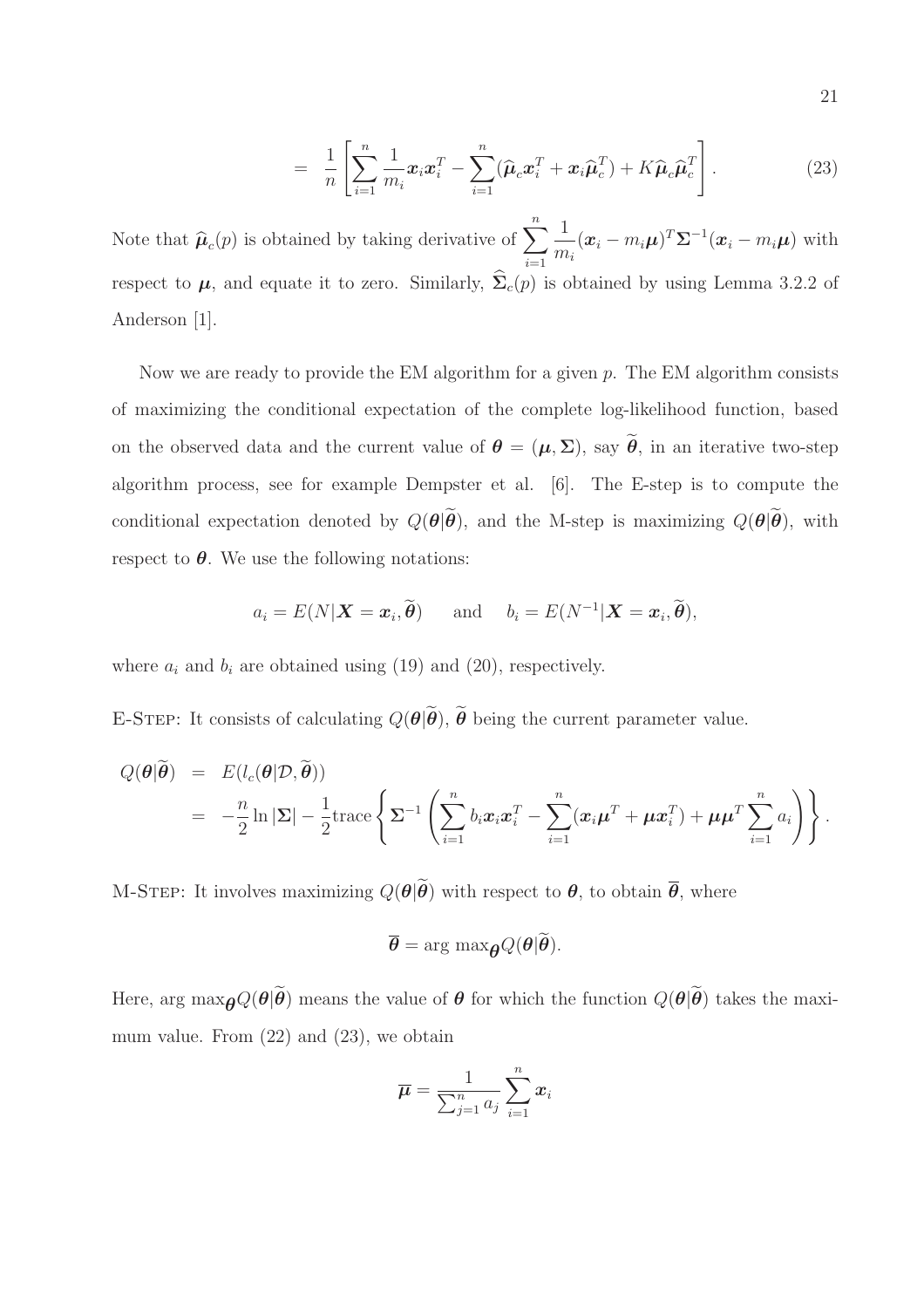22

and

$$
\overline{\Sigma} = \frac{1}{n} \left[ \sum_{i=1}^{n} b_i \boldsymbol{x}_i \boldsymbol{x}_i^T - \sum_{i=1}^{n} (\boldsymbol{x}_i \overline{\boldsymbol{\mu}}^T + \overline{\boldsymbol{\mu}} \boldsymbol{x}_i^T) + \overline{\boldsymbol{\mu}} \ \overline{\boldsymbol{\mu}}^T \sum_{i=1}^{n} a_i \right].
$$
 (24)

We propose the following algorithm to compute the MLEs of  $\mu$  and  $\Sigma$  for a known p.

ALGORITHM 2:

- Step 1: Choose an initial guess of  $\theta$ , say  $\theta^{(0)}$ .
- Step 2: Obtain

$$
\boldsymbol{\theta}^{(1)} = \arg \max_{\boldsymbol{\theta}} Q(\boldsymbol{\theta}|\boldsymbol{\theta}^{(0)}).
$$

• Step 3: Continue the process until convergence takes place.

Once for a given p, the MLEs of  $\mu$  and  $\Sigma$  are obtained, say  $\widehat{\mu}(p)$  and  $\widehat{\Sigma}(p)$ , respectively, then the MLE of  $p$  can be obtained by maximizing the profile log-likelihood function of  $p$ , i.e.  $l(p, \hat{\boldsymbol{\mu}}(p), \hat{\boldsymbol{\Sigma}}(p))$ , with respect to p. If it is denoted by  $\hat{p}$ , then the MLEs of  $\boldsymbol{\mu}$  and  $\boldsymbol{\Sigma}$  become  $\hat{\mu} = \hat{\mu}(\hat{p})$  and  $\hat{\Sigma} = \hat{\Sigma}(\hat{p})$ , respectively. The details will be explained in Section 5. We have used the sample mean vector and the sample variance covariance matrix as the initial guess of  $\mu$  and  $\Sigma$ , respectively, of the proposed EM algorithm for all p.

#### 4.2 TESTING OF HYPOTHESES

In this section we discuss three different testing of hypotheses problems which can be useful in practice. We propose to use the likelihood ratio test (LRT) in all the cases, and we indicate the asymptotic distribution of the LRT tests under the null hypothesis in each case. With the abuse of notations, in each case if  $\delta$  is any unknown parameter, the MLE of  $\delta$  under the null hypothesis will be denoted by  $\widehat{\delta}_{H}$ .

TEST 1:

$$
H_0: p = 1 \quad \text{vs.} \quad H_1: p < 1. \tag{25}
$$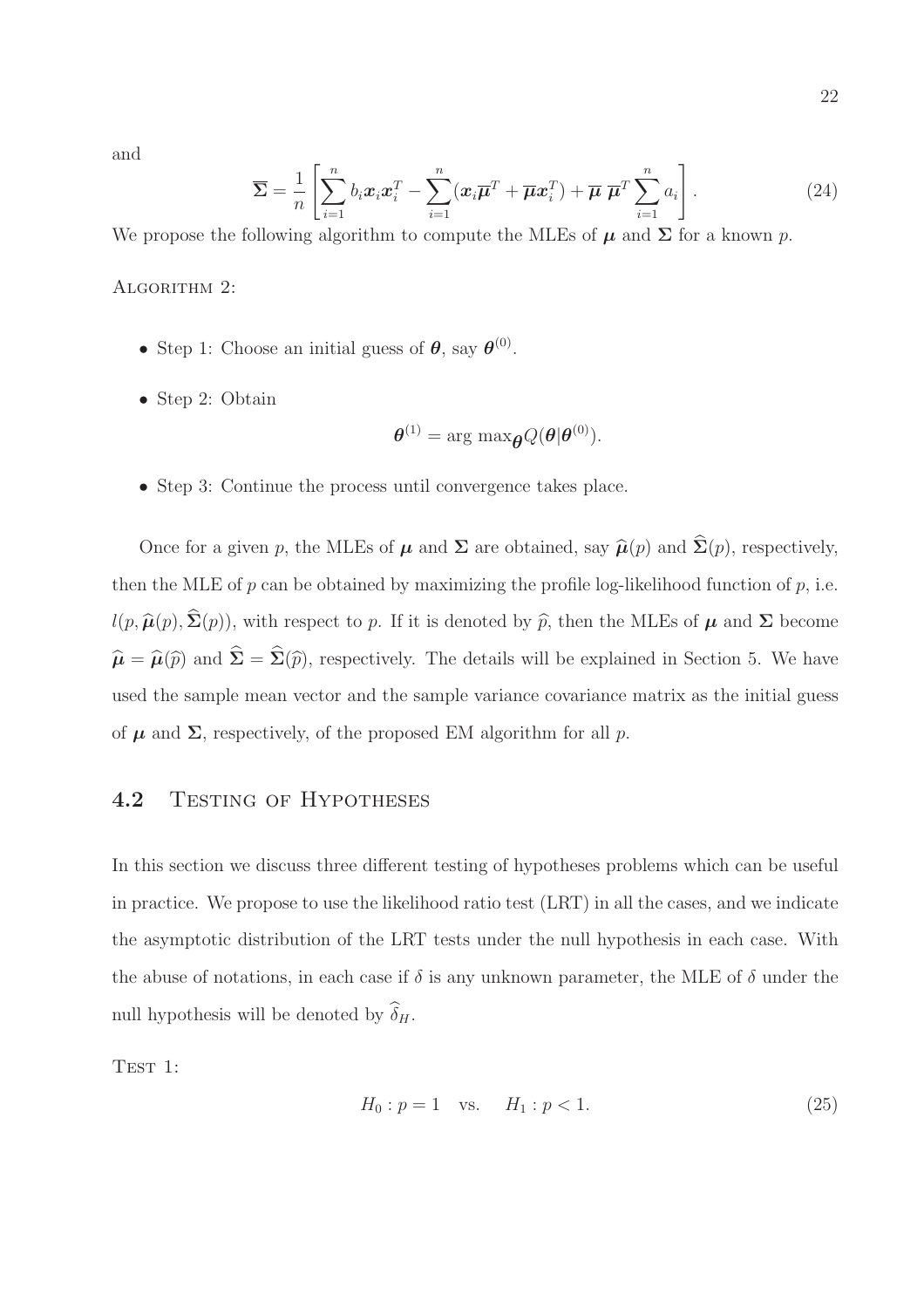The above testing problem (25) is important in practice as it tests the normality of the distribution. In this  $\widehat{\mu}_{H}$  and  $\widehat{\Sigma}_{H}$ , respectively, can be obtained as the sample mean and the sample variance covariance matrix. Since in this case  $p$  is in the boundary, the standard results do not work. But using result 3 of Self and Liang [13] it follows that under the null hypothesis

$$
T_1 = 2(l(\widehat{p}, \widehat{\boldsymbol{\mu}}, \widehat{\boldsymbol{\Sigma}}) - l(1, \widehat{\boldsymbol{\mu}}_H, \widehat{\boldsymbol{\Sigma}}_H)) \longrightarrow \frac{1}{2} + \frac{1}{2}\chi_1^2.
$$

TEST 2:

$$
H_0: \boldsymbol{\mu} = \mathbf{0} \quad \text{vs.} \quad H_1: \boldsymbol{\mu} \neq \mathbf{0}.
$$
 (26)

.

The above testing problem (26) is important as it tests the symmetry of the distribution. In this case under the null hypothesis the MLEs of p and  $\Sigma$  can be obtained as follows. For a given p, the MLE of  $\Sigma$  can be obtained using the EM algorithm as before, and then the MLE of p can be obtained by maximizing the profile likelihood function. In this case the 'E-step' and 'M-Step' can be obtained from (24) and (24), respectively, by replacing  $\mu = 0$ . Under  $H_0$ , then

$$
T_2 = 2(l(\widehat{p}, \widehat{\boldsymbol{\mu}}, \widehat{\boldsymbol{\Sigma}}) - l(\widehat{p}_H, \mathbf{0}, \widehat{\Sigma}_H)) \longrightarrow \chi_d^2
$$

TEST 3:

 $H_0: \Sigma$  is a diagonal matrix vs.  $\Sigma$  is arbitrary. (27)

The above testing problem (27) is important as it tests the uncorrelatedness of the components. In this case the diagonal elements of the matrix  $\Sigma$  will be denoted by  $\sigma_1^2, \ldots, \sigma_d^2$ , i.e.  $\Sigma = \text{diag}\{\sigma_1^2, \ldots, \sigma_d^2\}$ . Now we will mention how to compute the MLEs of the unknown parameters p,  $\mu$  and  $\sigma_1^2, \ldots, \sigma_d^2$ , under the null hypothesis. In this case also as before for a given p, we use EM algorithm to compute the MLEs of  $\mu$  and  $\sigma_1^2, \ldots, \sigma_d^2$ , and finally the MLE of p can be obtained by maximizing the profile likelihood function. Now we will describe how to compute the MLEs of  $\mu$  and  $\sigma_1^2, \ldots, \sigma_d^2$ , for a given p, by using the EM algorithm.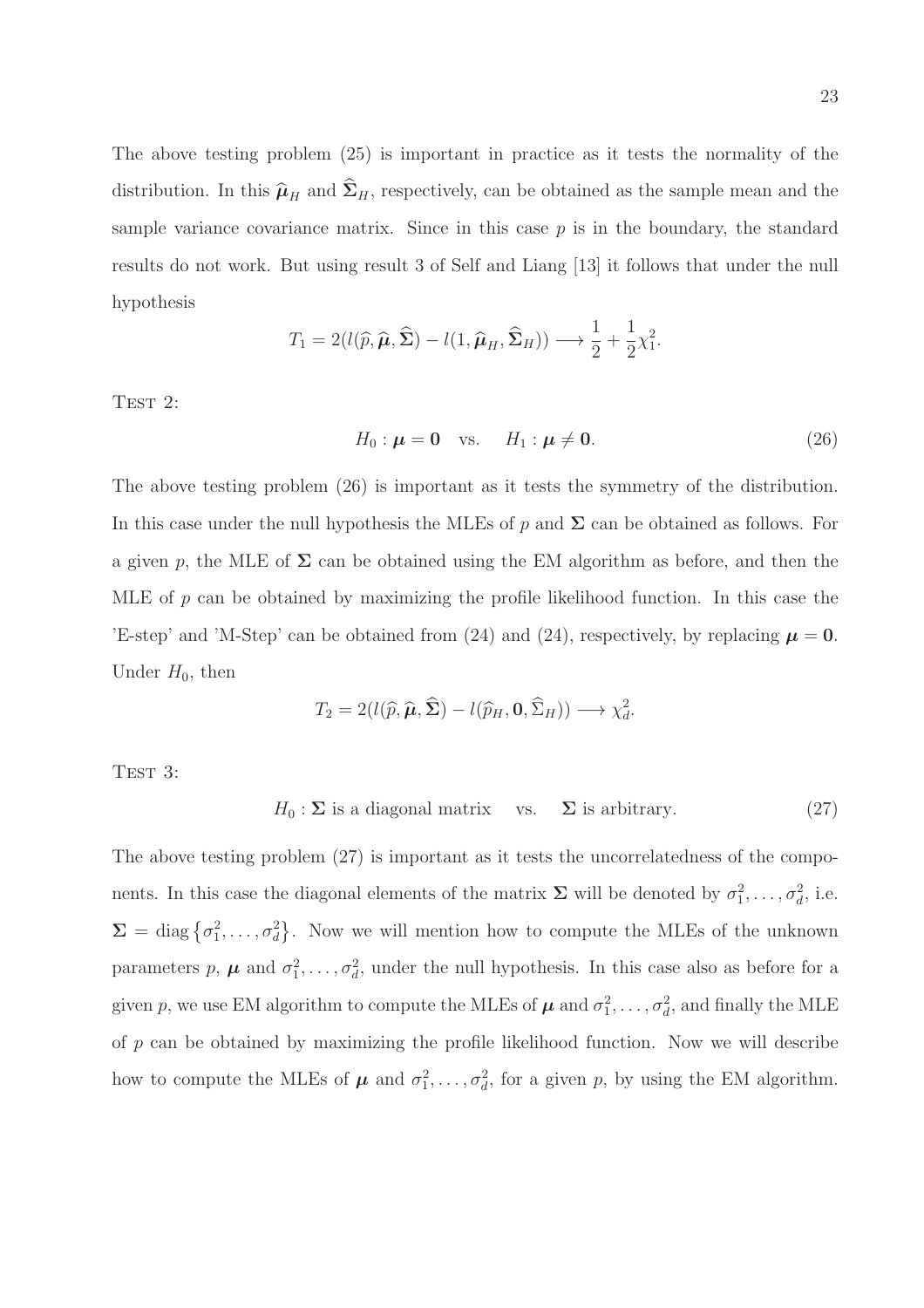We use the following notation for further development. The matrix  $\Delta_k$  is a  $d \times d$  matrix with all the entries 0, except the  $(k, k)$ -th element which is 1. Now under  $H_0$ , the 'E-Step' of the EM algorithm can be written as follows:

$$
Q(\boldsymbol{\theta}|\widetilde{\boldsymbol{\theta}}) = -\frac{n}{2} \left( \sum_{k=1}^{d} \ln \sigma_k^2 \right) - \frac{1}{2} \sum_{k=1}^{d} \frac{1}{\sigma_k^2} \left\{ \sum_{i=1}^{n} b_i \boldsymbol{x}_i^T \boldsymbol{\Delta}_k \boldsymbol{x}_i - \sum_{i=1}^{n} \left( \boldsymbol{x}_i^T \boldsymbol{\Delta}_k \boldsymbol{\mu} + \boldsymbol{\mu}^T \boldsymbol{\Delta}_k \boldsymbol{x}_i \right) + \boldsymbol{\mu}^T \boldsymbol{\Delta}_k \boldsymbol{\mu} \sum_{i=1}^{n} a_i \right\} (28)
$$

The 'M-Step' involves maximizing (28) with respect to  $\mu$ ,  $\sigma_1^2$ , ...,  $\sigma_d^2$  to obtain updated  $\mu$ ,  $\sigma_1^2, \ldots, \sigma_d^2$ , say  $\overline{\mu}, \sigma_1^2, \ldots, \sigma_d^2$ , respectively. From (28), we obtain

$$
\overline{\mu} = \frac{1}{\sum_{j=1}^n a_j} \sum_{i=1}^n x_i
$$

and

$$
\overline{\boldsymbol{\sigma}_k^2} = \frac{1}{n} \left[ \sum_{i=1}^n b_i \boldsymbol{x}_i \boldsymbol{x}_i^T - \sum_{i=1}^n (\overline{\boldsymbol{\mu}} \boldsymbol{x}_i^T + \boldsymbol{x}_i \overline{\boldsymbol{\mu}}^T) + \left( \sum_{i=1}^n a_i \right) \overline{\boldsymbol{\mu}} \ \overline{\boldsymbol{\mu}}^T \right]_k.
$$

Here for a square matrix  $A, A_k$  denotes the k-th diagonal element of the matrix  $A$ . Under the null hypothesis

$$
T_3 = 2(l(\widehat{p}, \widehat{\boldsymbol{\mu}}, \widehat{\boldsymbol{\Sigma}}) - l(\widehat{p}_H, \widehat{\boldsymbol{\mu}}_H, \text{diag}\{\widehat{\sigma}_{1H}^2, \ldots, \widehat{\sigma}_{dH}^2\})) \longrightarrow \chi^2_{d(d+1)/2}.
$$

### 5 Simulations and Data Analysis

In this section we perform some Monte Carlo simulations to show how the proposed EM algorithm performs and we perform the analyses of two data sets analysis to show how the proposed model and the methods can be used in practice.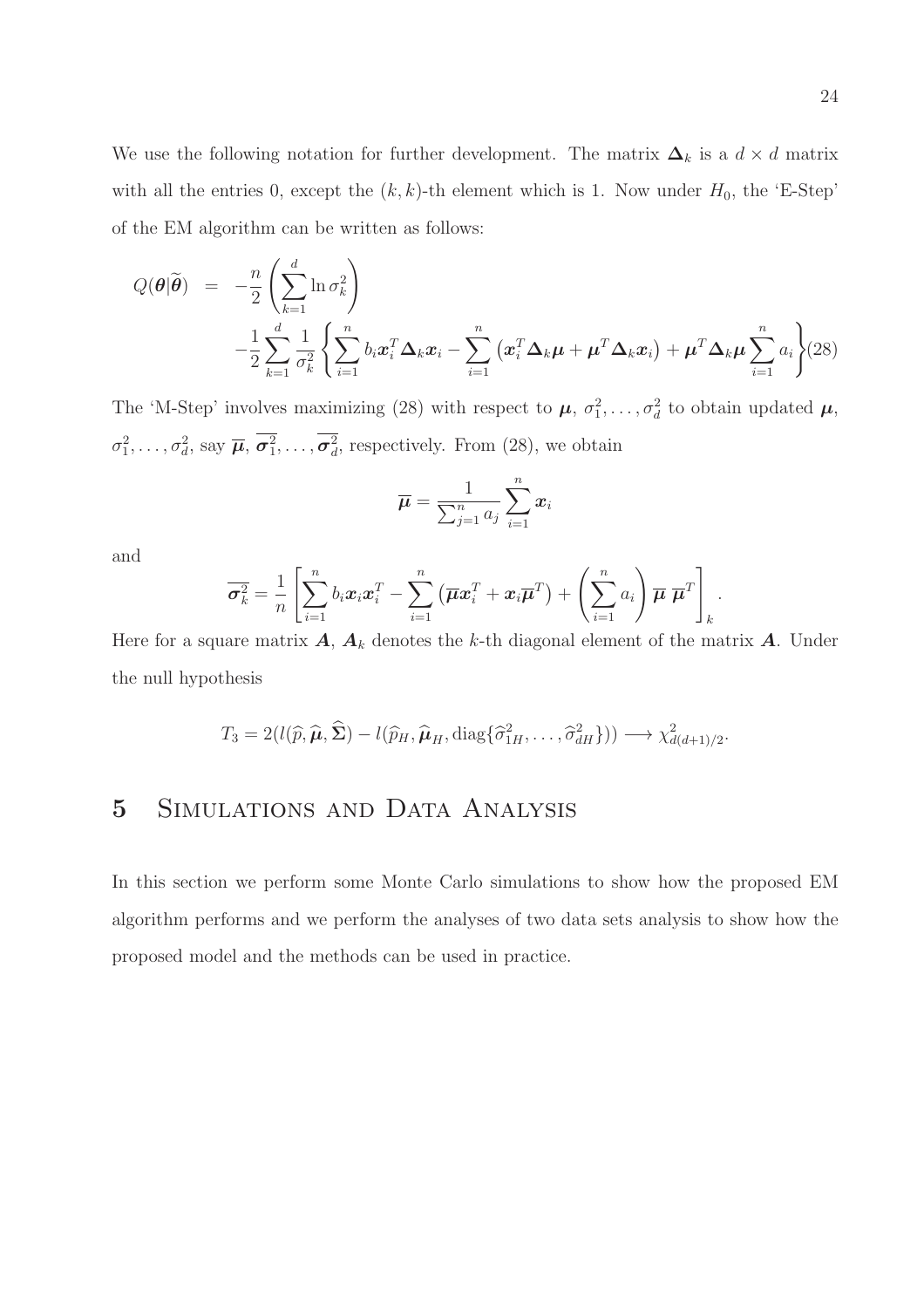#### 5.1 SIMULATION RESULTS

For simulation purposes we have used the following sample size and the parameter values;

$$
n = 100, \ d = 4, \ p = 0.50, \ p = 0.75, \ \boldsymbol{\mu} = \begin{bmatrix} 0 \\ 0 \\ 1 \\ 1 \end{bmatrix}, \ \boldsymbol{\Sigma} = \begin{bmatrix} 2 & 2 & 1 & 0 \\ 2 & 3 & 2 & 0 \\ 1 & 2 & 3 & 2 \\ 0 & 1 & 2 & 2 \end{bmatrix}.
$$

Now to show the effectiveness of the EM algorithm we have considered both the cases namely when (a)  $p$  is known and (b)  $p$  is unknown. We have generated samples from the above configuration and computed the MLEs of  $\mu$  and  $\Sigma$  using EM algorithm. In all the cases we have used the sample mean and the sample variance covariance matrix as the initial guesses of the EM algorithm. We replicate the process 1000 times and report the average estimates and the associated mean squared errors (MSEs). For known  $p$ , the results are reported in Tables 1 and 3 and for unknown p, the results are reported in Tables 2 and 4. In each box of a table, the first figure, second figure and the third figure represent the true value, the average estimate and the corresponding MSE, respectively.

It is clear that the performances of the proposed EM algorithm are quite satisfactory. It is observed that the sample mean and the sample variance covariance matrix can be used as good initial guesses of the EM algorithm. In all the cases considered it is observed that the EM algorithm converges within 30 iterations, hence it can be used in practice quite conveniently. Further, it is observed that the profile likelihood method is also quite effective in estimating  $p$ , when it is unknown.

In this section we present the analysis of two data sets namely (i) one simulated data set and (ii) one real data set mainly to illustrate how the proposed EM algorithm and the other testing procedures can be used in practice.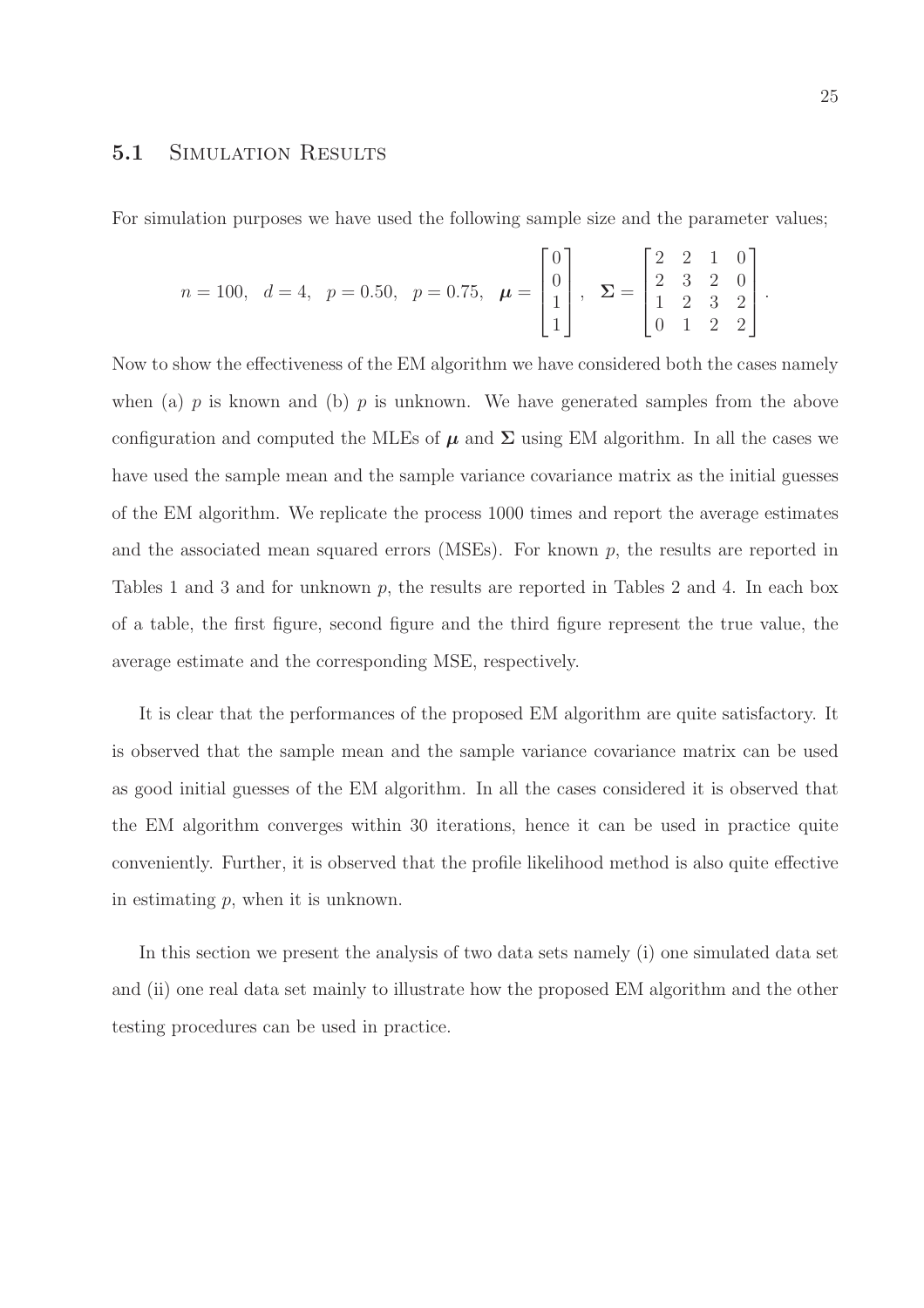|               | 0.0000    | 0.0000   | 1.0000   | 1.0000    |  |
|---------------|-----------|----------|----------|-----------|--|
| $\mu$         | 0.0053    | 0.0047   | 1.0097   | 1.0055    |  |
|               | (0.0984)  | (0.1213) | (0.1430) | (0.1237)  |  |
|               | 2.0000    | 2.0000   | 1.0000   | 0.0000    |  |
| $\sigma_{ij}$ | 2.0024    | 1.9984   | 0.9942   | $-0.0060$ |  |
|               | (0.3299)  | (0.3602) | (0.2879) | (0.2262)  |  |
|               | 2.0000    | 3.0000   | 2.0000   | 1.0000    |  |
|               | 1.9984    | 2.9922   | 1.9907   | 0.9907    |  |
|               | (0.3602)  | (0.4932) | (0.4130) | (0.3092)  |  |
|               | 1.0000    | 2.0000   | 3.0000   | 2.0000    |  |
|               | 0.9942    | 1.9907   | 2.9757   | 1.9823    |  |
|               | (0.2879)  | (0.4130) | (0.5350) | (0.4054)  |  |
|               | 0.0000    | 1.0000   | 2.0000   | 2.0000    |  |
|               | $-0.0060$ | 0.9907   | 1.9823   | 1.9859    |  |
|               | (0.2262)  | (0.3092) | (0.4054) | (0.3675)  |  |

Table 1: Average estimates and MSEs of  $\hat{\boldsymbol{\mu}}$  and  $\hat{\boldsymbol{\Sigma}}$ , when  $p = 0.5$  and it is known

Table 2: Average estimates and MSEs of  $\hat{\boldsymbol{\mu}}, \hat{\boldsymbol{\Sigma}}$  and  $\hat{p}$ , when  $p = 0.5$  and it is unknown

|                   | 0.0000    | 0.0000               | 1.0000   | 1.0000   |  |  |
|-------------------|-----------|----------------------|----------|----------|--|--|
| $\mu$             | $-0.0067$ | $-0.0079$            | 1.0094   | 1.0122   |  |  |
|                   | (0.1029)  | (0.1255)             | (0.1553) | (0.1390) |  |  |
|                   | 2.0000    | 2.0000               | 1.0000   | 0.0000   |  |  |
|                   | 2.0105    | 2.0103               | 1.0055   | 0.0011   |  |  |
|                   | (0.3579)  | (0.3964)<br>(0.3165) |          | (0.2377) |  |  |
|                   | 2.0000    | 3.0000               | 2.0000   | 1.0000   |  |  |
|                   | 2.0103    | 3.0194               | 2.0095   | 1.0091   |  |  |
| $\sigma_{ij}$     | (0.3964)  | (0.5420)             | (0.4443) | (0.3233) |  |  |
|                   | 1.0000    | 2.0000               | 3.0000   | 2.0000   |  |  |
|                   | 1.0055    | 2.0095               | 2.9987   | 2.0006   |  |  |
|                   | (0.3165)  | (0.4443)             | (0.5577) | (0.4161) |  |  |
|                   | 0.0000    | 1.0000               | 2.0000   | 2.0000   |  |  |
|                   | 0.0011    | 1.0091               | 2.0006   | 2.0058   |  |  |
|                   | (0.2377)  | (0.3233)             | (0.4161) | (0.3827) |  |  |
| $\overline{2^*p}$ | 0.5000    |                      |          |          |  |  |
|                   | 0.5068    |                      |          |          |  |  |
|                   | (0.0433)  |                      |          |          |  |  |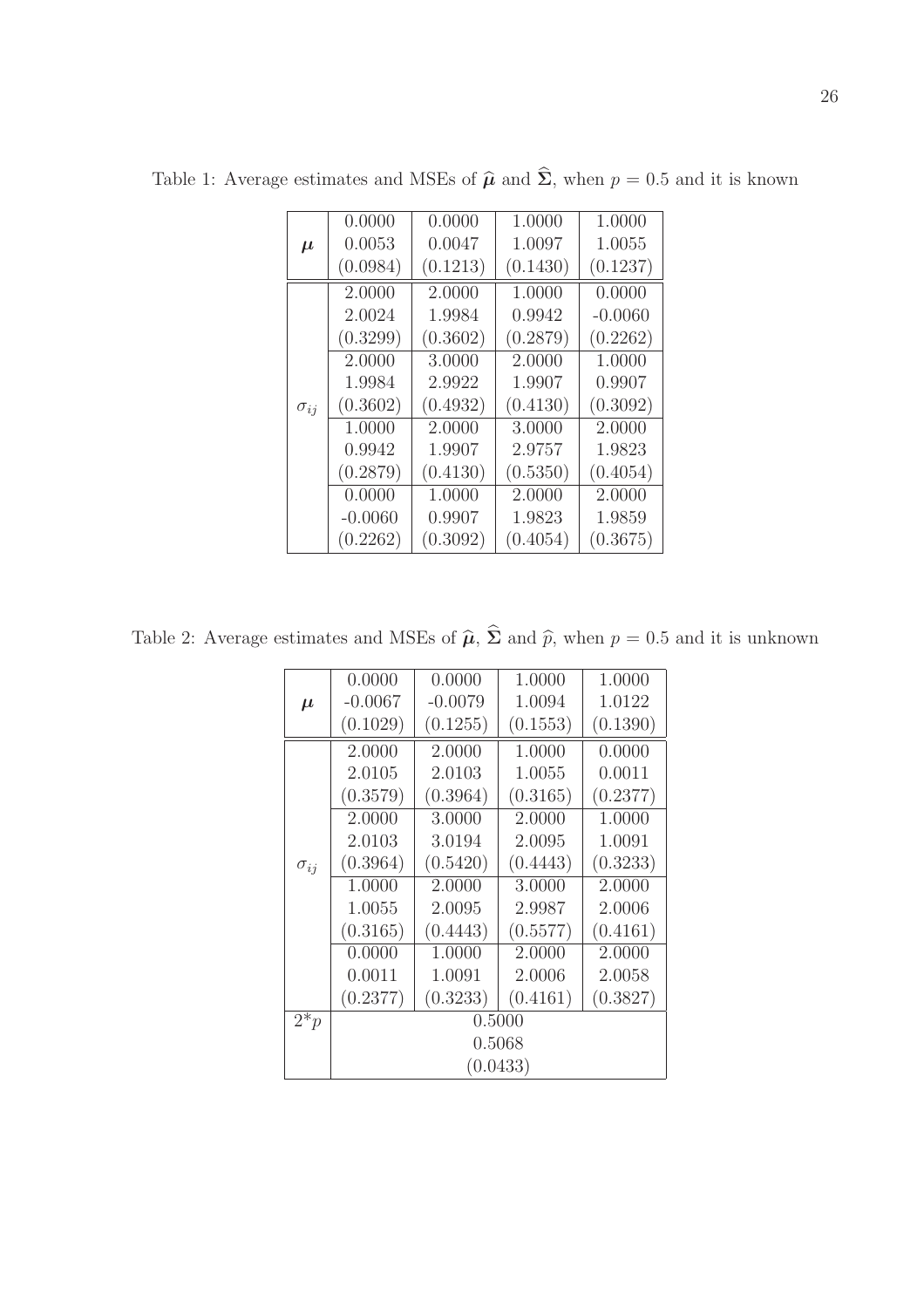|               | 0.0000    | 0.0000   | 1.0000   | 1.0000    |  |
|---------------|-----------|----------|----------|-----------|--|
| $\mu$         | 0.0057    | 0.0046   | 1.0118   | 1.0068    |  |
|               | (0.1205)  | (0.1481) | (0.1605) | (0.1350)  |  |
|               | 2.0000    | 2.0000   | 1.0000   | 0.0000    |  |
| $\sigma_{ij}$ | 2.0015    | 1.9969   | 0.9923   | $-0.0065$ |  |
|               | (0.3126)  | (0.3416) | (0.2720) | (0.2099)  |  |
|               | 2.0000    | 3.0000   | 2.0000   | 1.0000    |  |
|               | 1.9969    | 2.9906   | 1.9887   | 0.9898    |  |
|               | (0.3416)  | (0.4645) | (0.3875) | (0.2907)  |  |
|               | 1.0000    | 2.0000   | 3.0000   | 2.0000    |  |
|               | 0.9923    | 1.9897   | 2.9778   | 1.9864    |  |
|               | (0.2720)  | (0.3875) | (0.4848) | (0.3864)  |  |
|               | 0.0000    | 1.0000   | 2.0000   | 2.0000    |  |
|               | $-0.0065$ | 0.9898   | 1.9864   | 1.9903    |  |
|               | (0.2099)  | (0.2907) | (0.3684) | (0.3320)  |  |

Table 3: Average estimates and MSEs of  $\hat{\boldsymbol{\mu}}$  and  $\hat{\boldsymbol{\Sigma}}$ , when  $p = 0.75$  and it is known

Table 4: Average estimates and MSEs of  $\hat{\boldsymbol{\mu}}$ ,  $\hat{\boldsymbol{\Sigma}}$  and  $\hat{p}$ , when  $p = 0.75$  and it is unknown

|                   | 0.0000   | 0.0000   | 1.0000   | 1.0000   |  |  |
|-------------------|----------|----------|----------|----------|--|--|
| $\mu$             | 0.0047   | 0.0035   | 1.0141   | 1.0093   |  |  |
|                   | (0.1392) | (0.1704) | (0.1938) | (0.1615) |  |  |
|                   | 2.0000   | 2.0000   | 1.0000   | 0.0000   |  |  |
|                   | 2.0183   | 2.0258   | 1.0263   | 0.0121   |  |  |
|                   | (0.3793) | (0.4260) | (0.3453) | (0.2620) |  |  |
|                   | 2.0000   | 3.0000   | 2.0000   | 1.0000   |  |  |
|                   | 2.0258   | 3.0351   | 2.0272   | 1.0088   |  |  |
|                   | (0.4260) | (0.5807) | (0.4842) | (0.3448) |  |  |
|                   | 1.0000   | 2.0000   | 3.0000   | 2.0000   |  |  |
| $\sigma_{ij}$     | 1.0263   | 2.0272   | 3.0120   | 1.9961   |  |  |
|                   | (0.3453) | (0.4842) | (0.5897) | (0.4256) |  |  |
|                   | 0.0000   | 1.0000   | 2.0000   | 2.0000   |  |  |
|                   | 0.0121   | 1.0088   | 1.9961   | 1.9892   |  |  |
|                   | (0.2620) | (0.3448) | (0.4256) | (0.3726) |  |  |
| $\overline{2^*p}$ | 0.7500   |          |          |          |  |  |
|                   | 0.7575   |          |          |          |  |  |
|                   | (0.0446) |          |          |          |  |  |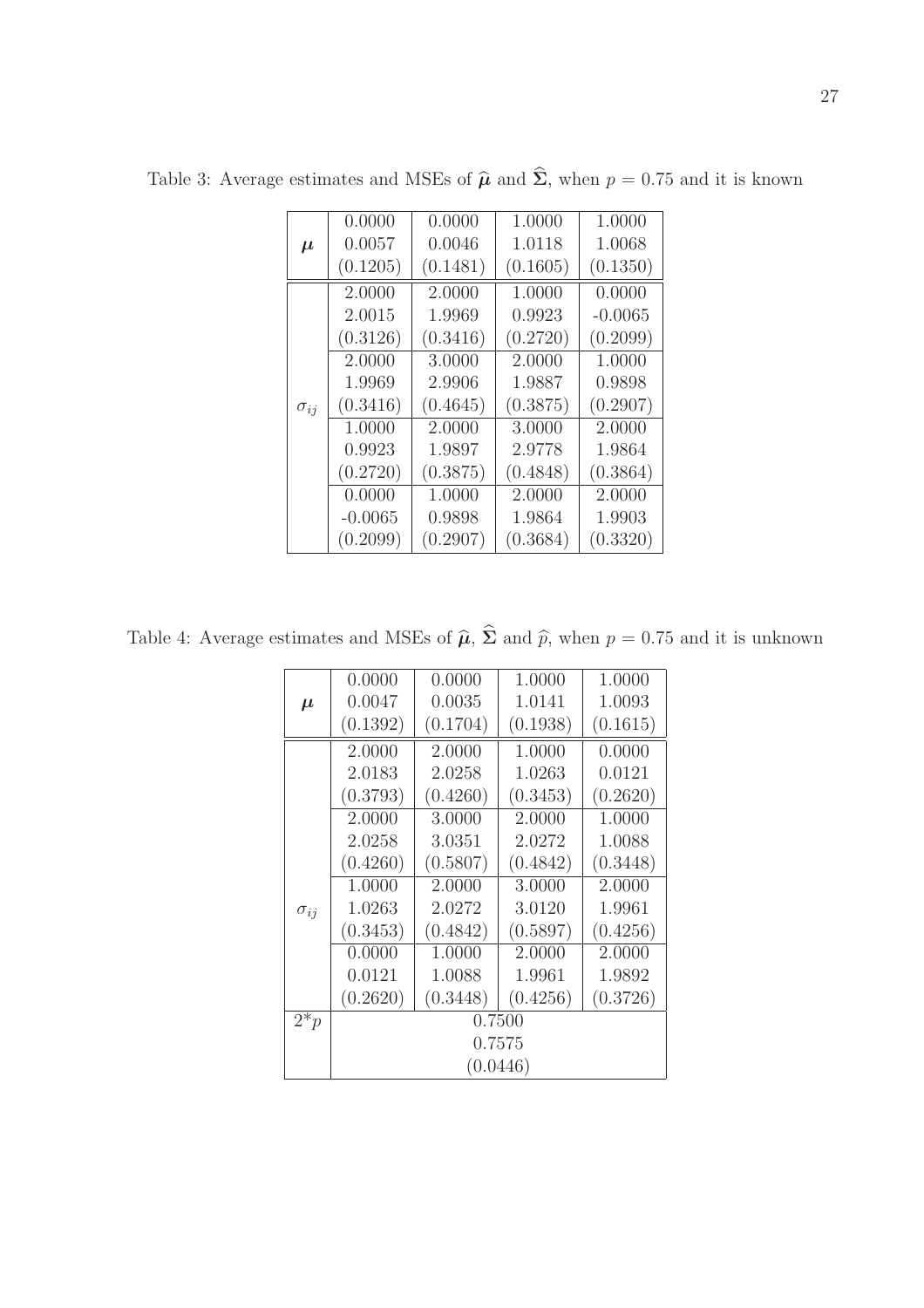#### 5.2 SIMULATED DATA SET

We have generated a data set using the Algorithm 1 as suggested in Section 2, with the following specification:

$$
n = 100
$$
,  $d = 4$ ,  $p = 0.50$ ,  $\boldsymbol{\mu} = \begin{bmatrix} 0 \\ 0 \\ 1 \\ 1 \end{bmatrix}$ ,  $\boldsymbol{\Sigma} = \begin{bmatrix} 2 & 2 & 1 & 0 \\ 2 & 3 & 2 & 0 \\ 1 & 2 & 3 & 2 \\ 0 & 1 & 2 & 2 \end{bmatrix}$ 

It is available in http://home.iitk.ac.in/∼kundu/fort.76. We present some basic statistics of the data set. The sample mean vector, and the sample variance covariance matrix are as follows:

$$
\bar{\boldsymbol{x}} = \begin{bmatrix} 0.1489 \\ 0.1323 \\ 1.9803 \\ 1.9246 \end{bmatrix} \text{ and } \boldsymbol{S} = \begin{bmatrix} 3.4240 & 3.1869 & 1.6040 & -0.2736 \\ 3.1869 & 5.3792 & 4.1521 & 2.3513 \\ 1.6040 & 4.1521 & 7.0360 & 5.5817 \\ -0.2736 & 2.3513 & 5.5817 & 6.1312 \end{bmatrix}.
$$
 (29)

We start the EM algorithm for each  $p$  with the above initial guesses. The profile log-likelihood function is plotted in Figure 2. Finally, the MLEs of the unknown parameters are obtained



Figure 2: The profile log-likelihood function.

as follows:

$$
\widehat{p} = 0.5260, \quad \widehat{\boldsymbol{\mu}} = \begin{bmatrix} 0.0674 \\ 0.0636 \\ 0.9978 \\ 0.9674 \end{bmatrix}, \quad \widehat{\boldsymbol{\Sigma}} = \begin{bmatrix} 1.6511 & 1.5361 & 0.6973 & -0.2077 \\ 1.5361 & 2.5957 & 1.9258 & 1.0580 \\ 0.6973 & 1.9258 & 2.0314 & 1.3745 \\ -0.2077 & 1.0580 & 1.3745 & 1.6847 \end{bmatrix},
$$

and the associated log-likelihood value is  $-741.347$ . It may be mentioned for each p, the EM algorithm is continued for 20 iterations, and the log-likelihood value (21) is calculated based

.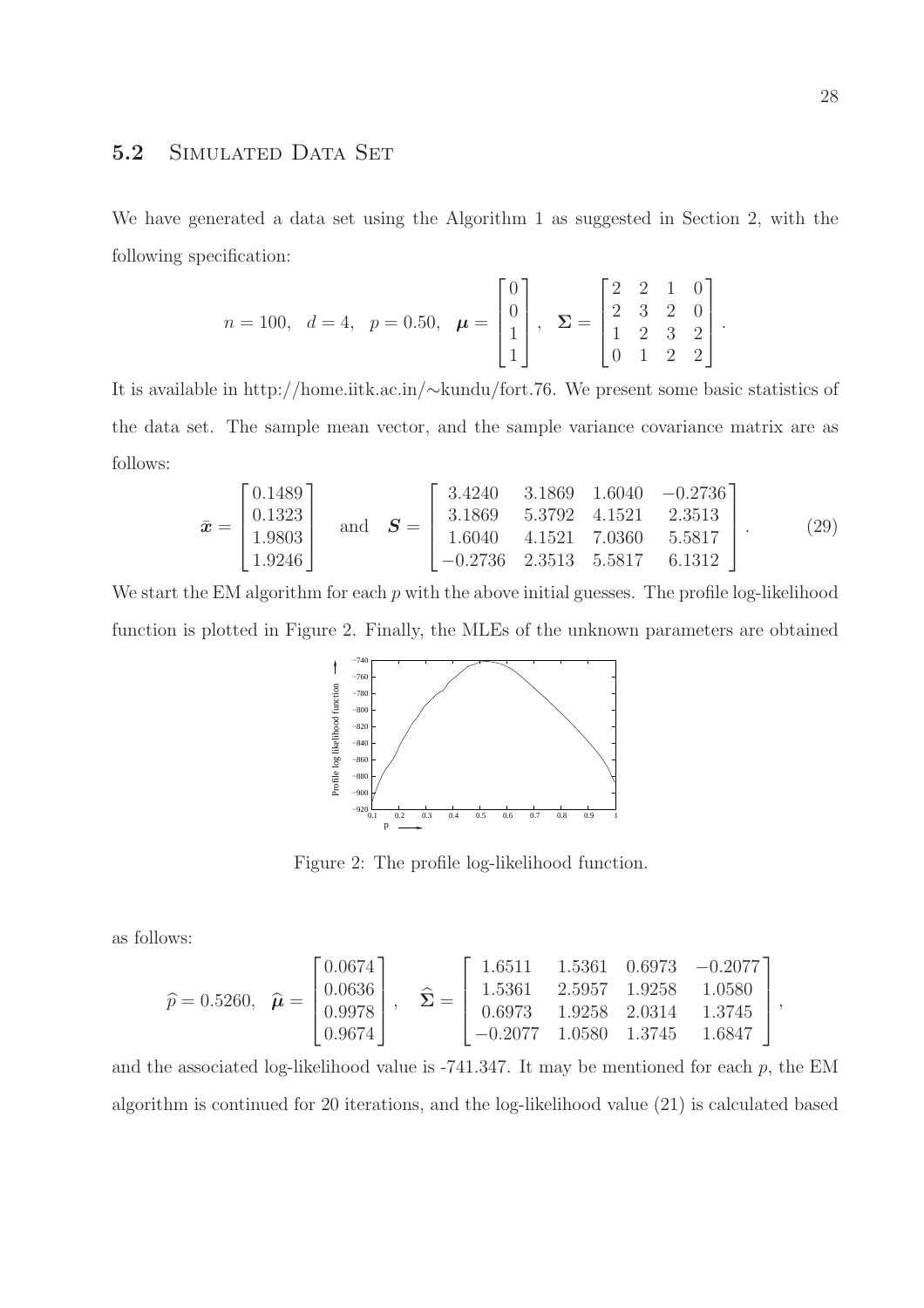on the first 50 terms of the infinite series. The program is written in FORTRAN-77, and it is available in http://home.iitk.ac.in/∼kundu/mv-geo-sn-em-punknown-data.for.

For illustrative purposes, we would like to perform the test:

$$
H_0: p = 1
$$
, vs.  $H_1: p < 1$ .

Under  $H_0$ , the MLEs of  $\mu$  and  $\Sigma$  become  $\bar{x}$  and  $S$ , respectively, as given in (29), and the associated log-likelihood value is -887.852. Therefore, the value of the test statistic  $T_1$  = 293.01, and the associated p value is less than 0.00001. Hence, we reject  $H_0$ . Next we consider the following testing problem

$$
H_0: \boldsymbol{\mu} = \mathbf{0}, \quad \text{vs.} \quad H_1: \boldsymbol{\mu} \neq \mathbf{0}.
$$

In this case under  $H_0$ , the MLEs of p and  $\Sigma$  are as follows

$$
\widehat{p}_H = 0.459, \qquad \widehat{\mathbf{\Sigma}}_H = \begin{bmatrix} 1.9295 & 1.7953 & 1.0631 & 0.0073 \\ 1.7953 & 3.0215 & 2.4714 & 1.4589 \\ 1.0631 & 2.4713 & 6.1348 & 5.2589 \\ 0.0073 & 1.4589 & 5.2589 & 5.5066 \end{bmatrix},
$$

and the associated log-likelihood value is -917.674. In this case the value of the test statistics  $T_2 = 352.654$ . Since the associated p value is less than 0.00001, we reject the null hypothesis. Finally we consider the testing problem:

$$
H_0: \Sigma = \begin{bmatrix} \sigma_1^2 & 0 & 0 & 0 \\ 0 & \sigma_2^2 & 0 & 0 \\ 0 & 0 & \sigma_3^2 & 0 \\ 0 & 0 & 0 & \sigma_4^2 \end{bmatrix} \text{ vs. } H_1: \Sigma \text{ is arbitrary.}
$$

In this case under  $H_0$ , the MLEs of the unknown parameters are as follows:

$$
\hat{p}_H = 0.585
$$
,  $\hat{\boldsymbol{\mu}}_H = (0.0479, 0.2502, 1.0202, 0.9967)^T$ 

and

$$
\hat{\sigma}_{1H}^2 = 1.5695
$$
,  $\hat{\sigma}_{2H}^2 = 2.2356$ ,  $\hat{\sigma}_{3H}^2 = 1.1014$ ,  $\hat{\sigma}_{4H}^2 = 0.7652$ .

The associated log-likelihood value is -1036.80. The value of  $T_3 = 590.91$ . In this case also we reject  $H_0$ , as the associated p values is less than 0.00001.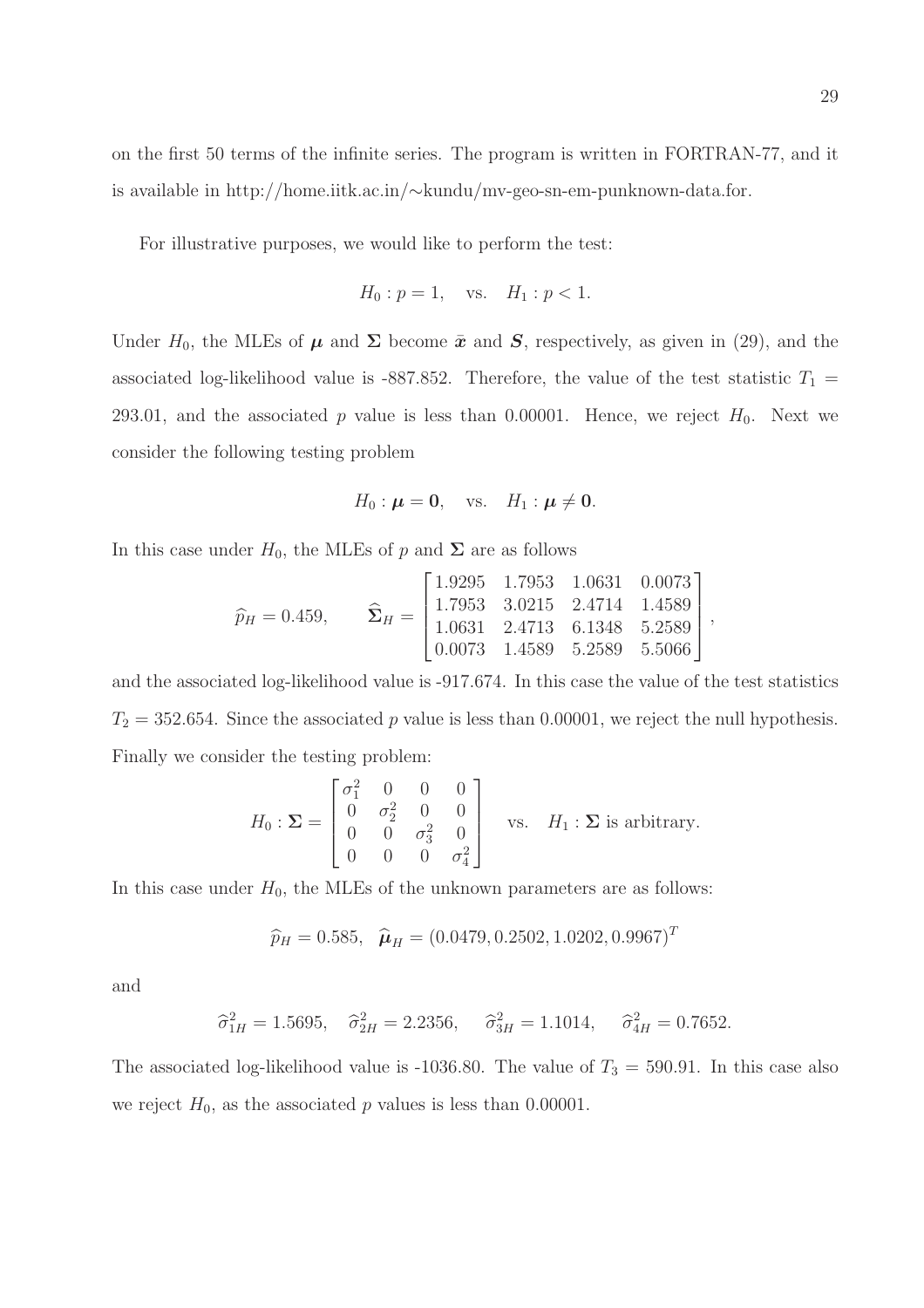#### 5.3 STIFFNESS DATA SET

In this section we present the analysis of a real data set to show how the proposed model and the methodologies work in practice. The data set represents the four different measurements of stiffness,  $x_1, x_2, x_3, x_4$  of 'Shock' and 'Vibration' of each of 30 boards. The first measurement (Shock) involves sending a shock wave down the board and the second measurement (Vibration) is determined while vibrating the board. The last two measurements are obtained from static tests. The data set is available in Johnson and Wichern [7]. For easy reference it is presented in Table 5. Since all the entries of the data set are non-negative, if we want to the fit the multivariate skew normal distribution to this data set, the MLEs of the unknown parameters may not exist. In fact we have tried to fit univariate skew-normal distribution to  $x_1$  and it is observed that the likelihood function is an increasing function of the 'tilt' parameter for fixed location and scale parameters. Therefore, the MLEs do not exist in this case. It is expected the same phenomenon even for skew- $t$  distribution for large values of the degrees of freedom.

Before progressing further we have divided all the measurements by 100, and it is not going to make any difference in the inferential procedure. The sample mean vector and the sample variance covariance matrix of the transformed data are

$$
\bar{\boldsymbol{x}} = \begin{bmatrix} 19.0610 \\ 17.4953 \\ 15.0790 \\ 17.2497 \end{bmatrix} \text{ and } \boldsymbol{S} = \begin{bmatrix} 10.2096 & 9.1460 & 8.4590 & 9.1090 \\ 9.1460 & 9.8126 & 7.3791 & 7.8362 \\ 8.4590 & 7.3791 & 8.9212 & 8.7615 \\ 9.1090 & 7.8362 & 8.7615 & 10.0754. \end{bmatrix}
$$
(30)

Based on the EM algorithm and using the profile likelihood method, we obtain the MLEs of the unknown parameters as follows:

$$
\widehat{p} = 0.9640, \quad \widehat{\boldsymbol{\mu}} = \begin{bmatrix} 18.2409 \\ 16.7594 \\ 14.4459 \\ 16.4719 \end{bmatrix}, \quad \widehat{\boldsymbol{\Sigma}} = \begin{bmatrix} 7.6625 & 6.4895 & 6.1284 & 7.4978 \\ 6.4895 & 7.0296 & 4.9941 & 6.0798 \\ 6.1284 & 4.9941 & 6.7659 & 7.1631 \\ 7.4978 & 6.0798 & 7.1631 & 9.1815. \end{bmatrix},
$$

and the associated log-likelihood value is -271.969. Now to check whether the proposed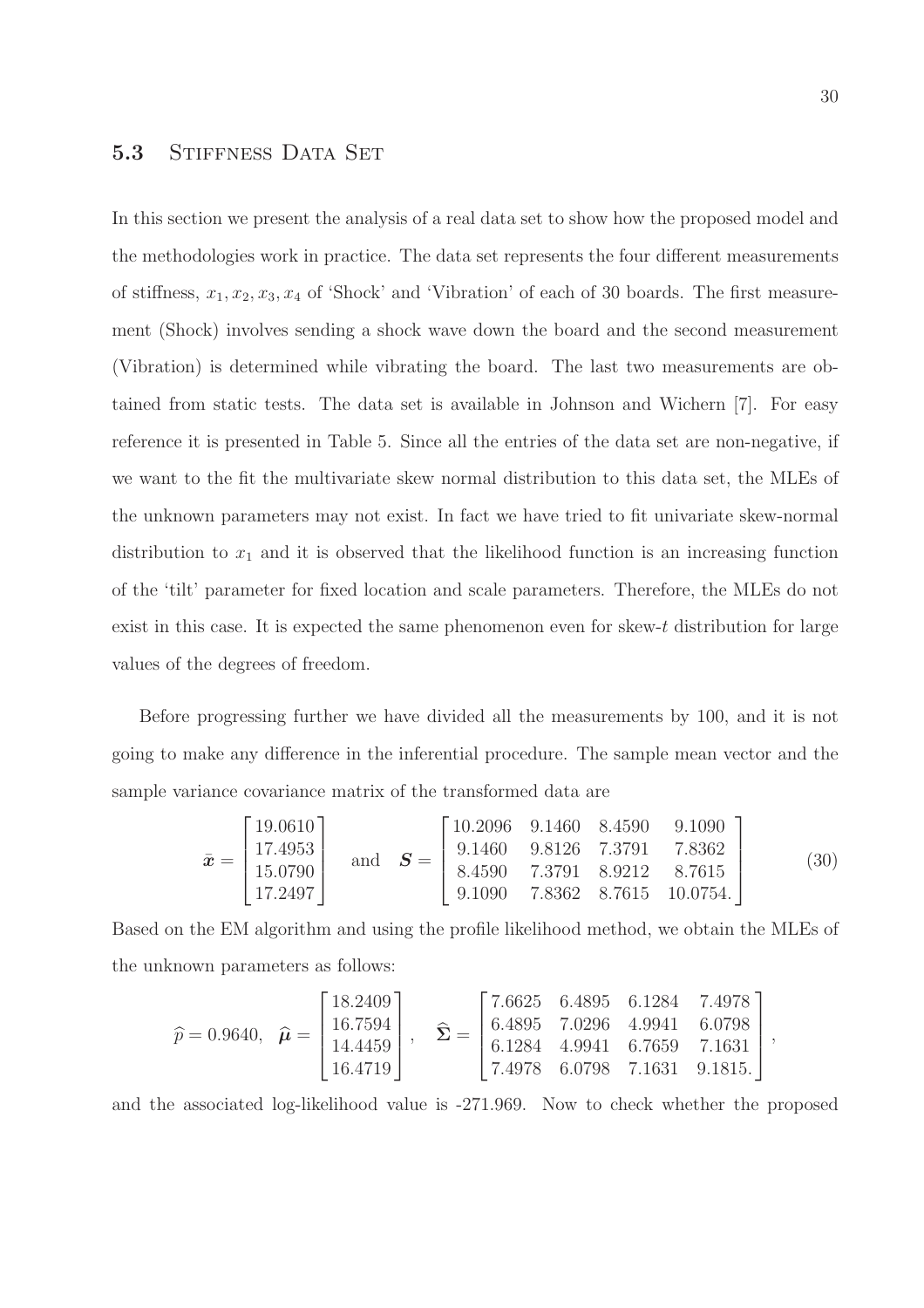| No.            | $x_1$ | $x_2$ | $x_3$ | $\mathcal{x}_4$ | No.            | $x_1$ | $x_2$ | $x_3$ | $x_4$ |
|----------------|-------|-------|-------|-----------------|----------------|-------|-------|-------|-------|
|                |       |       |       |                 |                |       |       |       |       |
| $\mathbf{1}$   | 1889  | 1651  | 1561  | 1778            | $\overline{2}$ | 2403  | 2048  | 2087  | 2197  |
| 3              | 2119  | 1700  | 1815  | 2222            | 4              | 1645  | 1627  | 1110  | 1533  |
| 5              | 1976  | 1916  | 1614  | 1883            | 6              | 1712  | 1712  | 1439  | 1546  |
| $\overline{7}$ | 1943  | 1685  | 1271  | 1671            | 8              | 2104  | 1820  | 1717  | 1874  |
| 9              | 2983  | 2794  | 2412  | 2581            | 10             | 1745  | 1600  | 1348  | 1508  |
| 11             | 1710  | 1591  | 1518  | 1667            | 12             | 2046  | 1907  | 1627  | 1898  |
| 13             | 1840  | 1841  | 1595  | 1741            | 14             | 1867  | 1685  | 1493  | 1678  |
| 15             | 1859  | 1649  | 1389  | 1714            | 16             | 1954  | 2149  | 1180  | 1281  |
| 17             | 1325  | 1170  | 1002  | 1176            | 18             | 1419  | 1371  | 1251  | 1308  |
| 19             | 1828  | 1634  | 1602  | 1755            | 20             | 1725  | 1594  | 1313  | 1646  |
| 21             | 2276  | 2189  | 1547  | 2111            | 22             | 1899  | 1614  | 1422  | 1477  |
| 23             | 1633  | 1513  | 1290  | 1516            | 24             | 2061  | 1867  | 1646  | 2037  |
| 25             | 1856  | 1493  | 1356  | 1533            | 26             | 1727  | 1412  | 1238  | 1469  |
| 27             | 2168  | 1896  | 1701  | 1834            | 28             | 1655  | 1675  | 1414  | 1597  |
| 29             | 2326  | 2301  | 2065  | 2234            | 30             | 1490  | 1382  | 1214  | 1284  |

Table 5: Four different stiffness measurements of 30 boards

MGSN distribution provides a better fit than the multivariate normal distribution or not, we perform the following test:

$$
H_0: p = 1
$$
, vs.  $H_1: p < 1$ .

Under  $H_0$ , the MLEs of  $\mu$  and  $\Sigma$  are provided in (30), and the associated log-likelihood value is -277.761. Therefore, the value of the test statistic  $T_1 = 11.584$ , and the associated p value is 0.0000025. Hence, we reject the null hypothesis, and it indicates that the proposed MGSN distribution provides a better fit than the multivariate normal distribution to the given stiffness data set. AIC also prefers MGSN distribution than the multivariate normal distribution for this data set.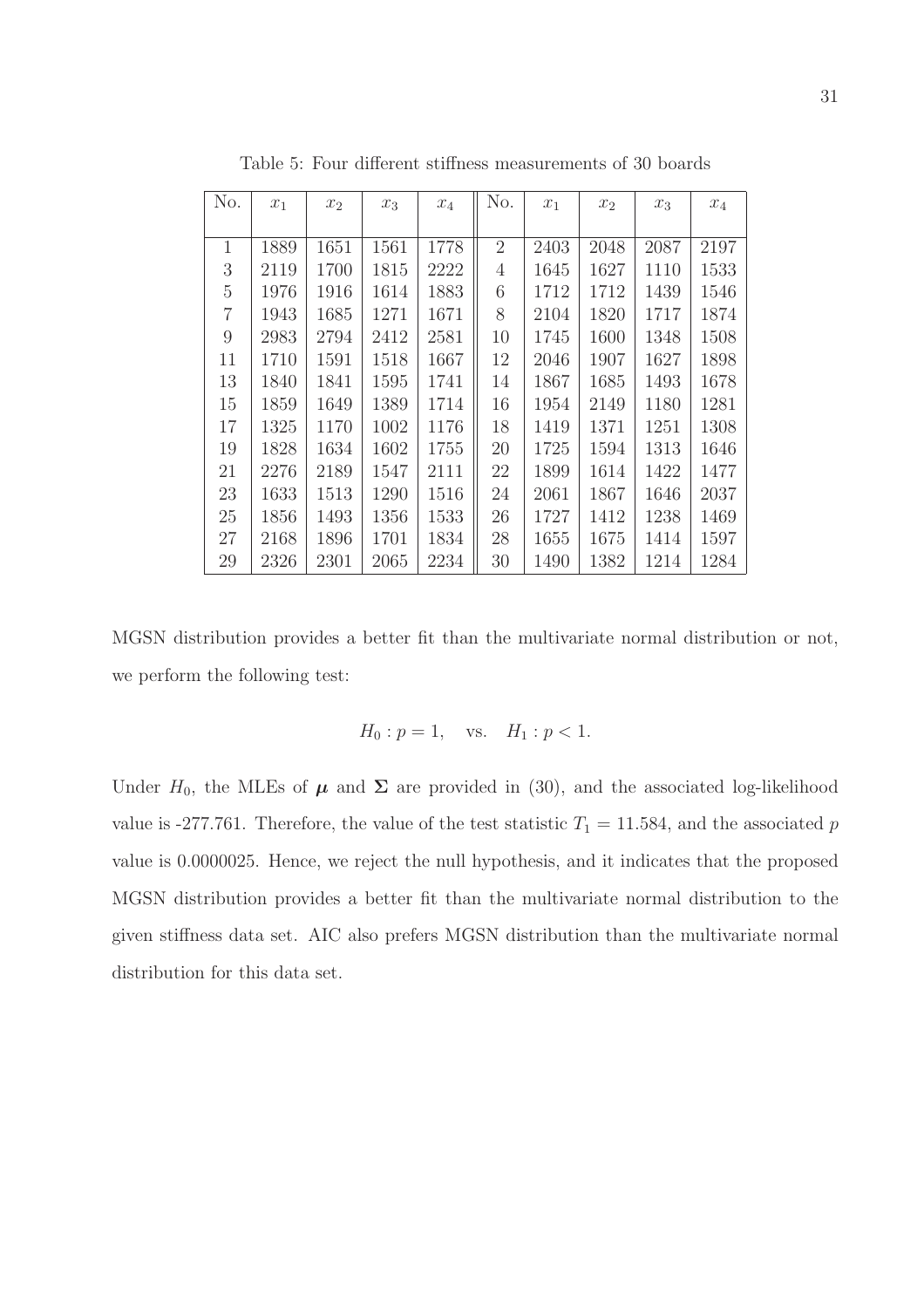### 6 CONCLUSION

In this paper we have discusses different properties of the MGSN distribution in details. Different characterization results and dependence properties have been established. The d-dimensional MGSN distribution has  $d + 1 + d(d + 1)/2$  unknown parameters. We have proposed to use EM algorithm and the profile likelihood method to compute the MLEs of the unknown parameters, and it is observed that the proposed algorithm can be implemented very easily. We have discussed some testing of hypothesis problems also. Two data sets have been analyzed to show the effectiveness of the proposed methods, and it is observed that for the real 'stiffness' data set MGSN provides a better fit than the multivariate normal distribution. Hence, this model can be used as an alternative to Azzalini's multivariate skew normal distribution.

#### Acknowledgements

The author would like to thank Prof. Dimitris Karlis from the Athens University of Economics and Business, Greece, for his helpful comments. The author is really thankful to two reviewers and the associate editor for their careful reading and providing constructive comments.

### References

- [1] Anderson, T.W. (1984), An introduction to multivariate statistical analysis, 2ndedition, John-Wiley & Sons, New York.
- [2] Arnold, B.C. and Beaver, R.J. (2000), "Hidden truncation models", Sankhya, Ser. A, vol. 62, 23 - 35.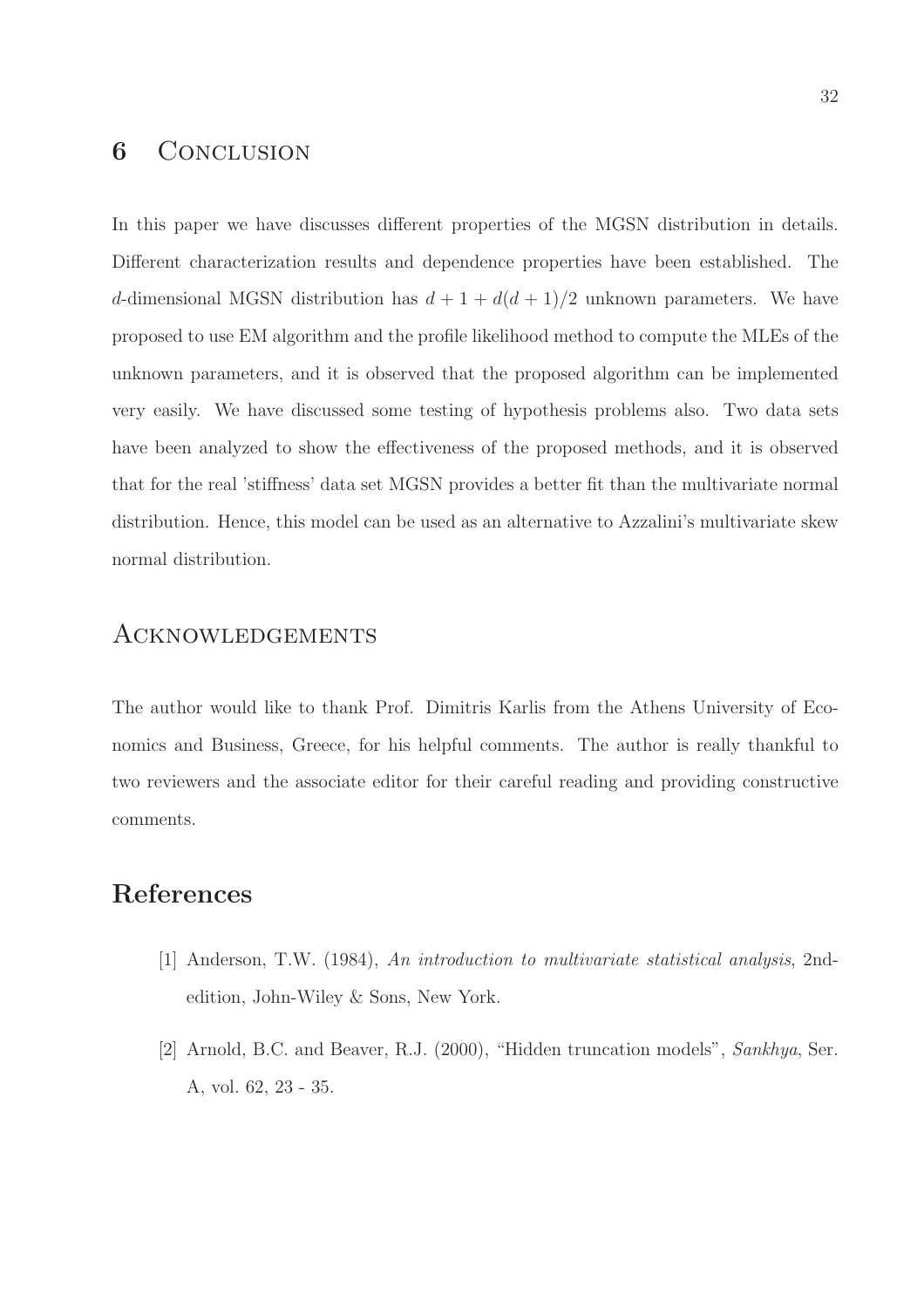- [3] Azzalini, A.A. (1985), "A class of distributions which include the normal", Scandinavian Journal of Statistics, vol. 12, 171 - 178.
- [4] Azzalini, A.A. and Capitanio, A. (2014), The skew-normal and related families, Cambridge University Press, Cambridge, United Kingdom.
- [5] Azzalini, A.A. and Dalla Valle, A. (1996), "The multivariate skew normal distribution", Biometrika, vol. 83, 715 - 726.
- [6] Dempster, A.P., Laird, N.M. and Rubin, D.B. (1977), "Maximum likelihood from incomplete data via EM algorithm", Journal of the Royal Statistical Society, Ser. B., vol. 39, 1 - 38.
- [7] Johnson, R. A. and Wichern, D.W. (2013), Applied multivariate Statistical Analysis, 6-th edition, Pearson New International Edition, New York, USA.
- [8] Karlin, S. and Rinott, Y. (1980), "Classes of orderings of measures and related correlation inequalities, I, Multivariate totally positive distributions", Journal of Multivariate Analysis, vol. 10, 467 - 498.
- [9] Kundu, D. (2014), "Geometric skew normal distribution", Sankhya, Ser. B, vol. 76, 167 - 189.
- [10] Mardia, K.V. (1970), "Measures of multivariate skewness and kurtosis with applications", Biometrika, vol. 57, 519–530.
- [11] Mardia, K. V. (1974), "Applications of some measures of multivariate skewness and kurtosis in testing normality and robustness studies", Sankhya, Ser. B, vol. 36, 115 – 128.
- [12] Rao, C.R. (1973), Linear Statistical Inference and its Applications, 2nd. edition, Wiley and Sons, New York.